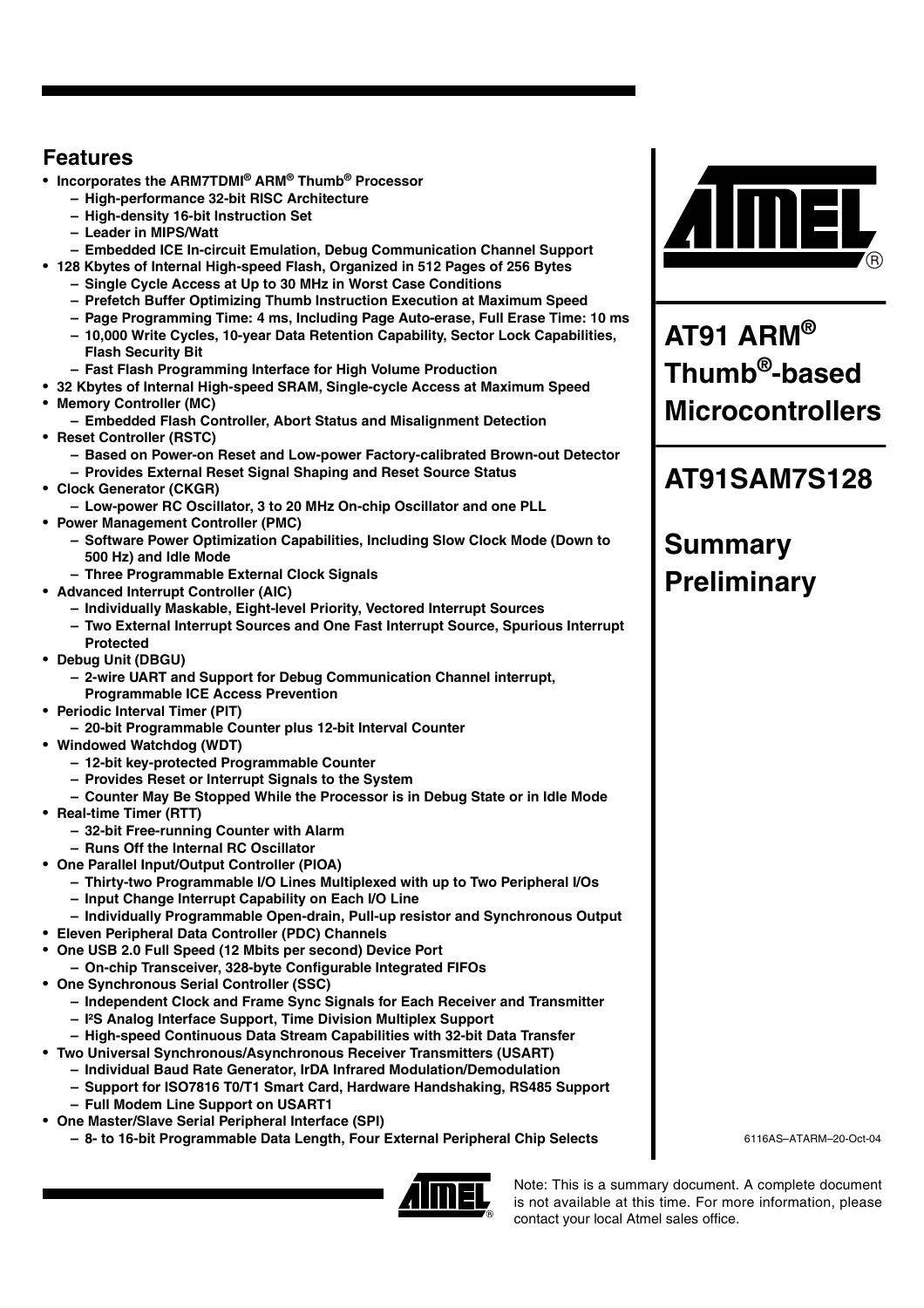

- **One Three-channel 16-bit Timer/Counter (TC)**
	- **Three External Clock Inputs, Two Multi-purpose I/O Pins per Channel**
	- **Double PWM Generation, Capture/Waveform Mode, Up/Down Capability**
- **One Four-channel 16-bit PWM Controller (PWMC)**
- **One Two-wire Interface (TWI)**
- **Master Mode Support Only, All Two-wire Atmel EEPROMs Supported**
- **One 8-channel 10-bit Analog-to-Digital Converter, Four Channels Multiplexed with Digital I/Os**
- **IEEE 1149.1 JTAG Boundary Scan on All Digital Pins**
- **5V-tolerant I/Os, including Four High-current Drive I/O lines, Up to 16 mA Each**
- **Power Supplies**
	- **Embedded 1.8V Regulator, Drawing up to 100 mA for the Core and External Components**
	- **3.3V VDDIO I/O Lines Power Supply, Independent 3.3V VDDFLASH Flash Power Supply**
	- **1.8V VDDCORE Core Power Supply with Brown-out Detector**
- **Fully Static Operation: Up to 55 MHz at 1.65V and 85**°**C Worst Case Conditions**
- **Available in a 64-lead LQFP Package**

**Description** Atmel's AT91SAM7S128 is a member of a series of low pincount Flash microcontrollers based on the 32-bit ARM RISC processor. It features a 128 Kbyte high-speed Flash and a 32 Kbyte SRAM, a large set of peripherals, including a USB 2.0 device, and a complete set of system functions minimizing the number of external components. The device is an ideal migration path for 8-bit microcontroller users looking for additional performance and extended memory.

> The embedded Flash memory can be programmed in-system via the JTAG-ICE interface or via a parallel interface on a production programmer prior to mounting. Built-in lock bits and a security bit protect the firmware from accidental overwrite and preserves its confidentiality.

> The AT91SAM7S128 system controller includes a reset controller capable of managing the power-on sequence of the microcontroller and the complete system. Correct device operation can be monitored by a built-in brown-out detector and a watchdog running off an integrated RC oscillator.

> The AT91SAM7S128 is a general-purpose microcontroller. Its integrated USB Device port makes it an ideal device for peripheral applications requiring connectivity to a PC or cellular phone. Its aggressive price point and high level of integration pushes its scope of use far into the cost-sensitive, high-volume consumer market.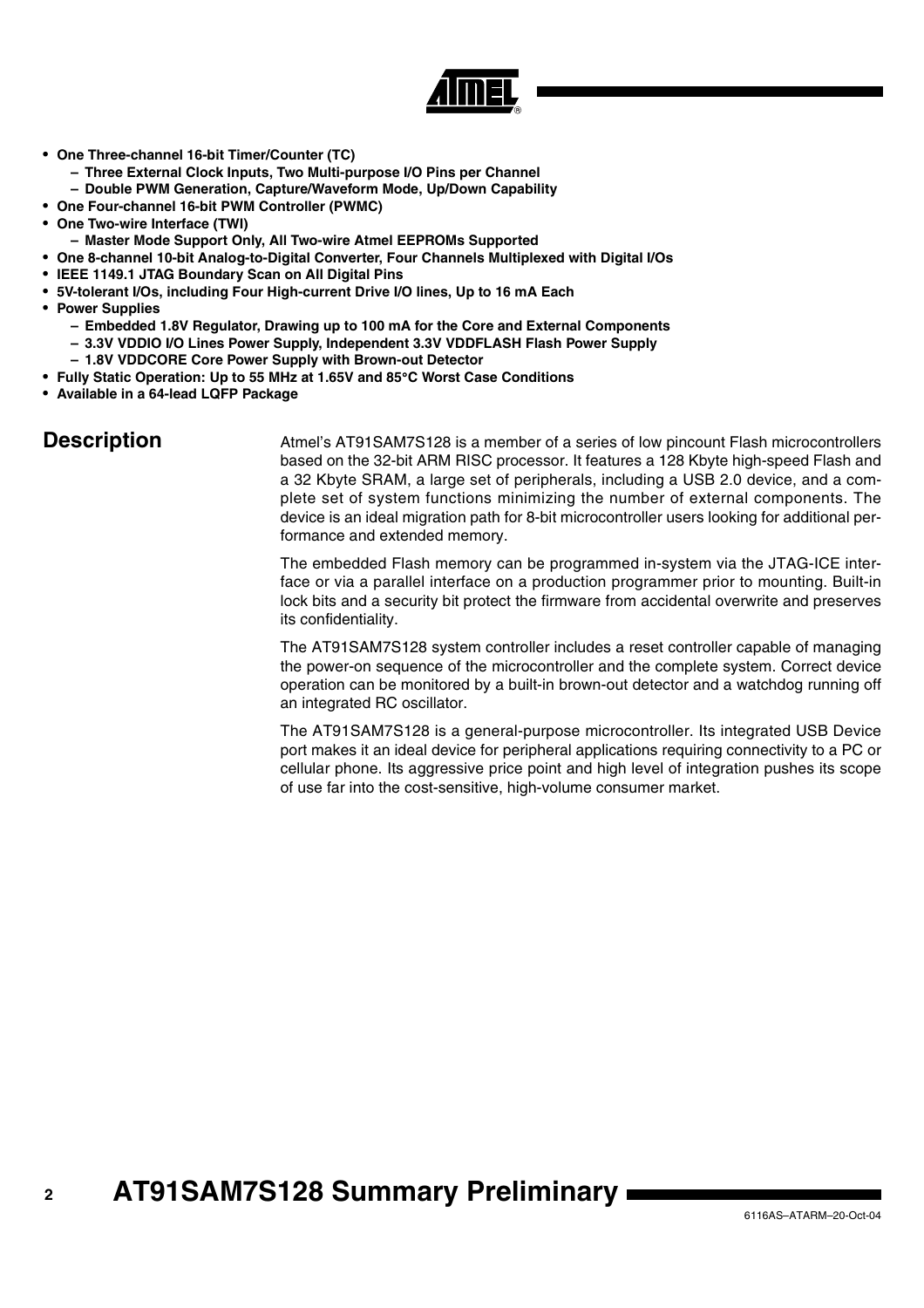### **Block Diagram**

**Figure 1.** AT91SAM7S128 Block Diagram



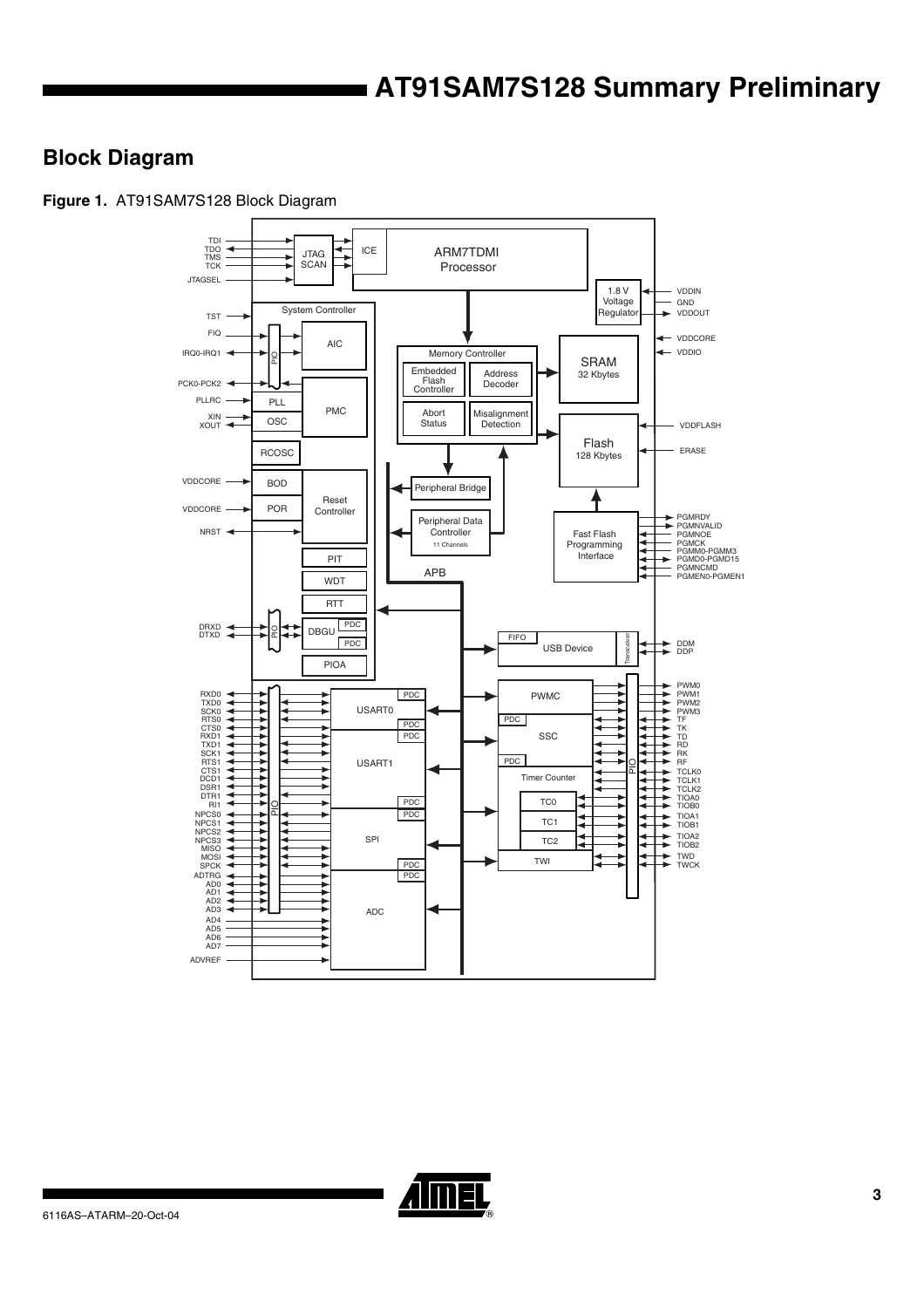

## **Signal Description**

### **Table 1.** Signal Description List

| <b>Signal Name</b>  | <b>Function</b>                                   | <b>Type</b> | <b>Active</b><br>Level | <b>Comments</b>     |  |  |  |  |
|---------------------|---------------------------------------------------|-------------|------------------------|---------------------|--|--|--|--|
| <b>Power</b>        |                                                   |             |                        |                     |  |  |  |  |
| <b>VDDIN</b>        | Voltage Regulator Power Supply Input              | Power       |                        | 3.0V to 3.6V        |  |  |  |  |
| <b>VDDOUT</b>       | Voltage Regulator Output                          | Power       |                        | 1.85V nominal       |  |  |  |  |
| <b>VDDFLASH</b>     | Flash Power Supply                                | Power       |                        | 3.0V to 3.6V        |  |  |  |  |
| <b>VDDIO</b>        | I/O Lines Power Supply                            | Power       |                        | 3.0V to 3.6V        |  |  |  |  |
| <b>VDDCORE</b>      | Core Power Supply                                 | Power       |                        | 1.65V to 1.95V      |  |  |  |  |
| <b>VDDPLL</b>       | PLL                                               | Power       |                        | 1.65V to 1.95V      |  |  |  |  |
| <b>GND</b>          | Ground                                            | Ground      |                        |                     |  |  |  |  |
|                     | <b>Clocks, Oscillators and PLLs</b>               |             |                        |                     |  |  |  |  |
| XIN                 | Main Oscillator Input                             | Input       |                        |                     |  |  |  |  |
| <b>XOUT</b>         | Main Oscillator Output                            | Output      |                        |                     |  |  |  |  |
| <b>PLLRC</b>        | <b>PLL Filter</b>                                 | Input       |                        |                     |  |  |  |  |
| PCK0 - PCK2         | Programmable Clock Output                         | Output      |                        |                     |  |  |  |  |
| <b>ICE and JTAG</b> |                                                   |             |                        |                     |  |  |  |  |
| <b>TCK</b>          | <b>Test Clock</b>                                 | Input       |                        | No pull-up resistor |  |  |  |  |
| TDI                 | Test Data In                                      | Input       |                        | No pull-up resistor |  |  |  |  |
| <b>TDO</b>          | Test Data Out                                     | Output      |                        |                     |  |  |  |  |
| <b>TMS</b>          | <b>Test Mode Select</b>                           | Input       |                        | No pull-up resistor |  |  |  |  |
| <b>JTAGSEL</b>      | <b>JTAG Selection</b>                             | Input       |                        | Pull-down resistor  |  |  |  |  |
|                     | <b>Flash Memory</b>                               |             |                        |                     |  |  |  |  |
| <b>ERASE</b>        | Flash and NVM Configuration Bits Erase<br>Command | Input       | High                   | Pull-down resistor  |  |  |  |  |
|                     | <b>Reset/Test</b>                                 |             |                        |                     |  |  |  |  |
| <b>NRST</b>         | Microcontroller Reset                             | I/O         | Low                    | Pull-Up resistor    |  |  |  |  |
| <b>TST</b>          | <b>Test Mode Select</b>                           | Input       |                        | Pull-down resistor  |  |  |  |  |
|                     | <b>Debug Unit</b>                                 |             |                        |                     |  |  |  |  |
| <b>DRXD</b>         | Debug Receive Data                                | Input       |                        |                     |  |  |  |  |
| <b>DTXD</b>         | Debug Transmit Data                               | Output      |                        |                     |  |  |  |  |
|                     | <b>AIC</b>                                        |             |                        |                     |  |  |  |  |
| IRQ0 - IRQ1         | External Interrupt Inputs                         | Input       |                        |                     |  |  |  |  |
| <b>FIQ</b>          | Fast Interrupt Input                              | Input       |                        |                     |  |  |  |  |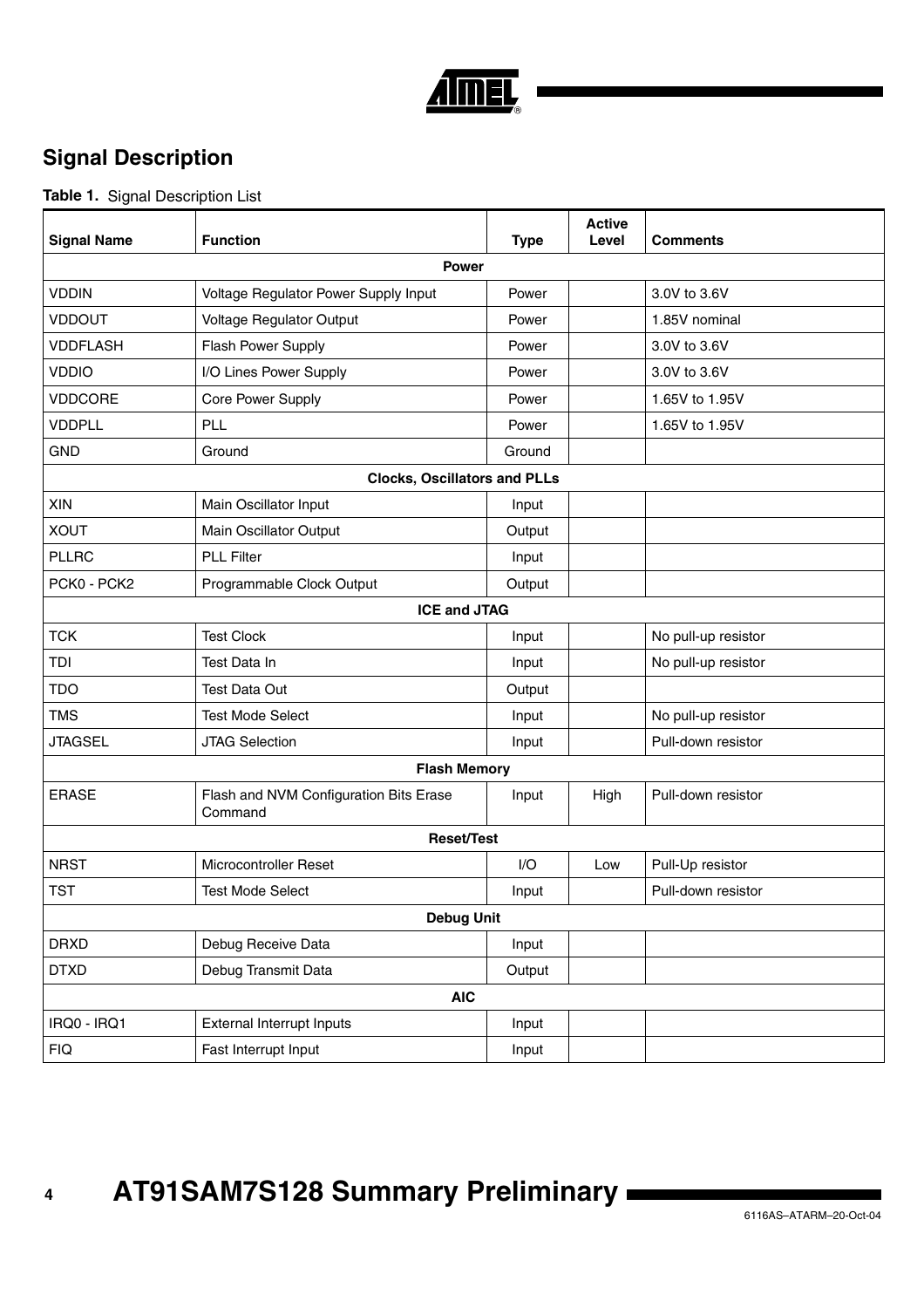| <b>Signal Name</b>                   | <b>Function</b>                   | <b>Type</b>             | <b>Active</b><br>Level | Comments                 |  |  |  |  |  |  |
|--------------------------------------|-----------------------------------|-------------------------|------------------------|--------------------------|--|--|--|--|--|--|
| <b>PIO</b>                           |                                   |                         |                        |                          |  |  |  |  |  |  |
| PA0 - PA31                           | Parallel IO Controller A          | I/O                     |                        | Pulled-up input at reset |  |  |  |  |  |  |
| <b>USB Device Port</b>               |                                   |                         |                        |                          |  |  |  |  |  |  |
| <b>DDM</b>                           | USB Device Port Data -            | Analog                  |                        |                          |  |  |  |  |  |  |
| <b>DDP</b>                           | USB Device Port Data +            | Analog                  |                        |                          |  |  |  |  |  |  |
| <b>USART</b>                         |                                   |                         |                        |                          |  |  |  |  |  |  |
| SCK0 - SCK1                          | <b>Serial Clock</b>               | I/O                     |                        |                          |  |  |  |  |  |  |
| TXD0 - TXD1                          | <b>Transmit Data</b>              | I/O                     |                        |                          |  |  |  |  |  |  |
| RXD0 - RXD1                          | Receive Data                      | Input                   |                        |                          |  |  |  |  |  |  |
| RTS0 - RTS1                          | Request To Send                   | Output                  |                        |                          |  |  |  |  |  |  |
| CTS0 - CTS1                          | Clear To Send                     | Input                   |                        |                          |  |  |  |  |  |  |
| DCD1                                 | Data Carrier Detect               | Input                   |                        |                          |  |  |  |  |  |  |
| DTR1                                 | Data Terminal Ready               | Output                  |                        |                          |  |  |  |  |  |  |
| DSR1                                 | Data Set Ready                    | Input                   |                        |                          |  |  |  |  |  |  |
| RI <sub>1</sub>                      | Ring Indicator                    | Input                   |                        |                          |  |  |  |  |  |  |
| <b>Synchronous Serial Controller</b> |                                   |                         |                        |                          |  |  |  |  |  |  |
| <b>TD</b>                            | <b>Transmit Data</b>              | Output                  |                        |                          |  |  |  |  |  |  |
| <b>RD</b>                            | Receive Data                      | Input                   |                        |                          |  |  |  |  |  |  |
| <b>TK</b>                            | <b>Transmit Clock</b>             | I/O                     |                        |                          |  |  |  |  |  |  |
| RK                                   | <b>Receive Clock</b>              | I/O                     |                        |                          |  |  |  |  |  |  |
| <b>TF</b>                            | Transmit Frame Sync               |                         |                        |                          |  |  |  |  |  |  |
| <b>RF</b>                            | Receive Frame Sync                |                         |                        |                          |  |  |  |  |  |  |
|                                      | <b>Timer/Counter</b>              |                         |                        |                          |  |  |  |  |  |  |
| TCLK0 - TCLK2                        | <b>External Clock Inputs</b>      | Input                   |                        |                          |  |  |  |  |  |  |
| TIOA0 - TIOA2                        | I/O Line A                        | I/O                     |                        |                          |  |  |  |  |  |  |
| TIOB0 - TIOB2                        | I/O Line B                        | I/O                     |                        |                          |  |  |  |  |  |  |
|                                      | <b>PWM Controller</b>             |                         |                        |                          |  |  |  |  |  |  |
| PWM0 - PWM3                          | <b>PWM Channels</b>               | Output                  |                        |                          |  |  |  |  |  |  |
|                                      | <b>SPI</b>                        |                         |                        |                          |  |  |  |  |  |  |
| <b>MISO</b>                          | Master In Slave Out               | $\mathsf{I}/\mathsf{O}$ |                        |                          |  |  |  |  |  |  |
| <b>MOSI</b>                          | Master Out Slave In               | I/O                     |                        |                          |  |  |  |  |  |  |
| <b>SPCK</b>                          | SPI Serial Clock                  | I/O                     |                        |                          |  |  |  |  |  |  |
| NPCS0                                | SPI Peripheral Chip Select 0      | I/O                     | Low                    |                          |  |  |  |  |  |  |
| NPCS1-NPCS3                          | SPI Peripheral Chip Select 1 to 3 | Output                  | Low                    |                          |  |  |  |  |  |  |

### **Table 1.** Signal Description List (Continued)

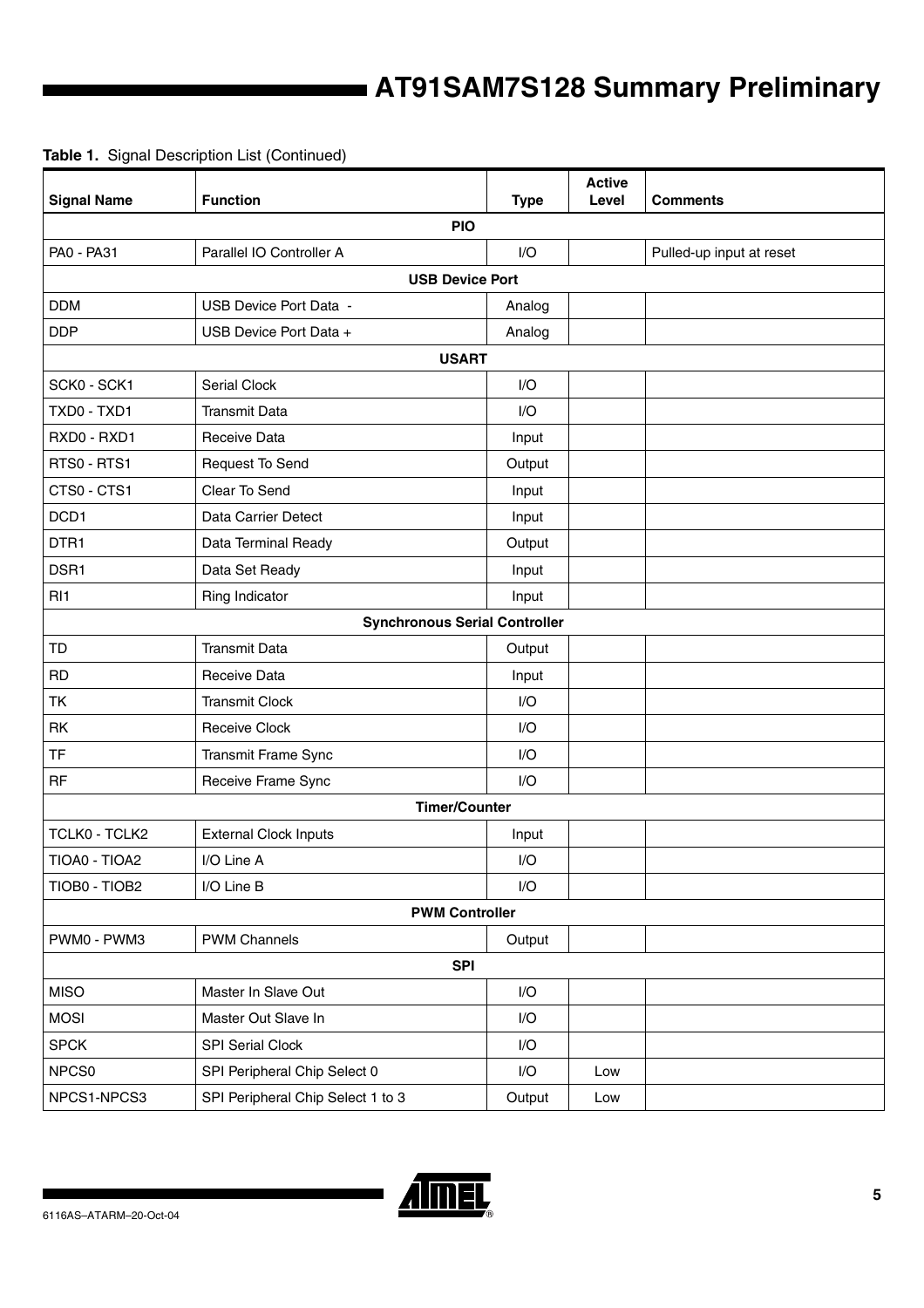

### **Table 1.** Signal Description List (Continued)

| <b>Signal Name</b> | <b>Function</b>                         | <b>Type</b> | <b>Active</b><br>Level | <b>Comments</b>                   |  |  |  |  |
|--------------------|-----------------------------------------|-------------|------------------------|-----------------------------------|--|--|--|--|
|                    | <b>Two-Wire Interface</b>               |             |                        |                                   |  |  |  |  |
| <b>TWD</b>         | Two-wire Serial Data                    | 1/O         |                        |                                   |  |  |  |  |
| <b>TWCK</b>        | Two-wire Serial Clock                   | 1/O         |                        |                                   |  |  |  |  |
|                    | <b>Analog-to-Digital Converter</b>      |             |                        |                                   |  |  |  |  |
| AD0-AD3            | Analog Inputs                           | Analog      |                        | Digital pulled-up inputs at reset |  |  |  |  |
| AD4-AD7            | Analog Inputs                           | Analog      |                        | Analog Inputs                     |  |  |  |  |
| <b>ADTRG</b>       | ADC Trigger                             | Input       |                        |                                   |  |  |  |  |
| <b>ADVREF</b>      | <b>ADC Reference</b>                    | Analog      |                        |                                   |  |  |  |  |
|                    | <b>Fast Flash Programming Interface</b> |             |                        |                                   |  |  |  |  |
| PGMEN0-PGMEN1      | <b>Programming Enabling</b>             | Input       |                        |                                   |  |  |  |  |
| PGMM0-PGMM3        | Programming Mode                        | Input       |                        |                                   |  |  |  |  |
| PGMD0-PGMD15       | Programming Data                        | I/O         |                        |                                   |  |  |  |  |
| <b>PGMRDY</b>      | Programming Ready                       | Output      | High                   |                                   |  |  |  |  |
| <b>PGMNVALID</b>   | Data Direction                          | Output      | Low                    |                                   |  |  |  |  |
| <b>PGMNOE</b>      | Programming Read                        | Input       | Low                    |                                   |  |  |  |  |
| <b>PGMCK</b>       | Programming Clock                       | Input       |                        |                                   |  |  |  |  |
| <b>PGMNCMD</b>     | Programming Command                     | Input       | Low                    |                                   |  |  |  |  |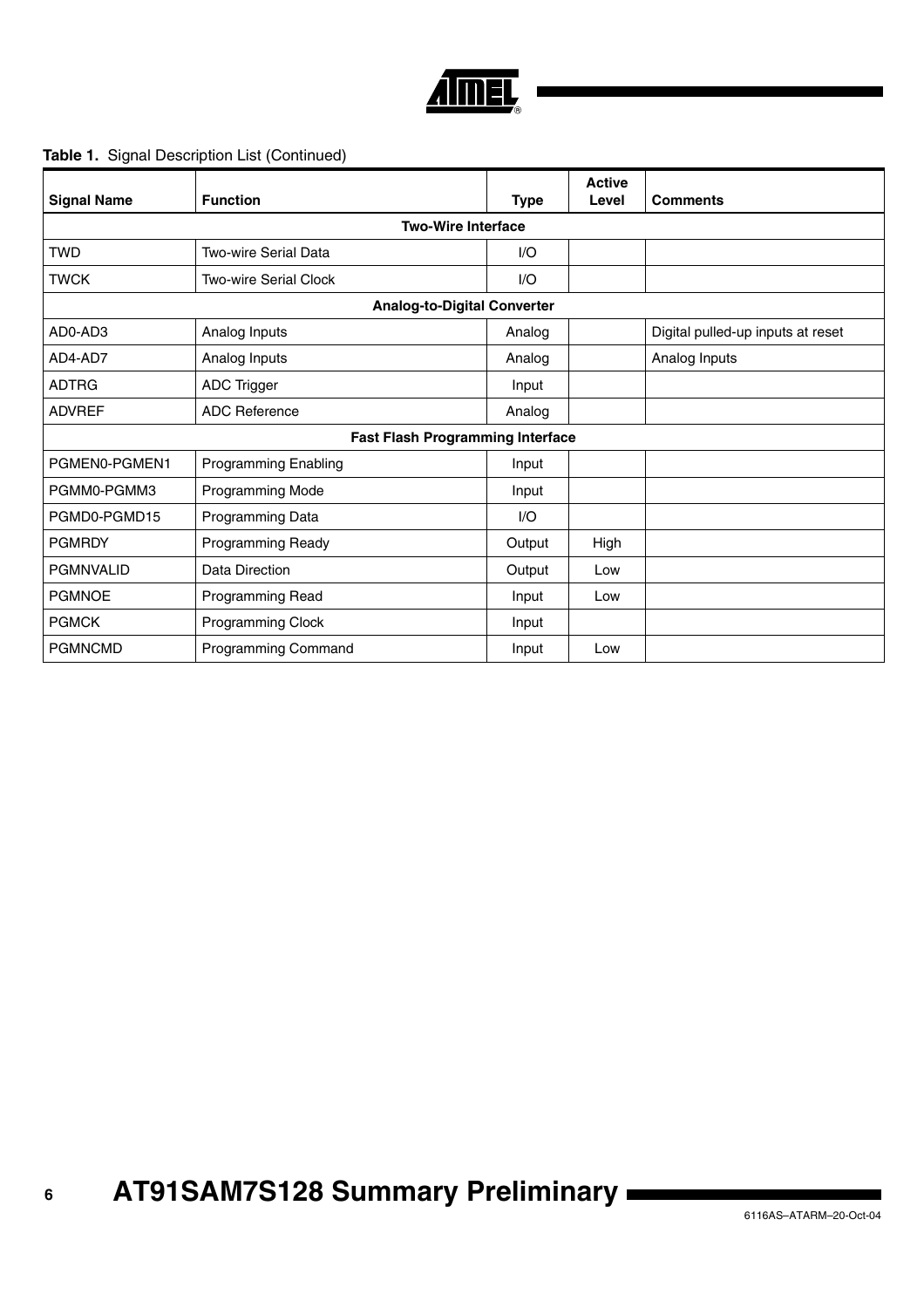**Package and Pinout** The AT91SAM7S128 is available in a 64-lead LQFP package.

### **64-lead LQFP Mechanical Overview**

Figure 2 shows the orientation of the 64-lead LQFP package. A detailed mechanical description is given in the section Mechanical Characteristics of the full datasheet.

**Figure 2.** 64-lead LQFP Package Pinout (Top View)



### **Pinout**

**Table 2.** AT91SAM7S128 Pinout in 64-lead LQFP Package

| <b>ADVREF</b>  |
|----------------|
| GND            |
| AD4            |
| AD5            |
| AD6            |
| AD7            |
| <b>VDDIN</b>   |
| <b>VDDOUT</b>  |
| PA17/PGMD5/AD0 |
| PA18/PGMD6/AD1 |
| PA21/PGMD9     |
| VDDCORE        |
| PA19/PGMD7/AD2 |
| PA22/PGMD10    |
| PA23/PGMD11    |
| PA20/PGMD8/AD3 |
|                |

| 17 | GND           |
|----|---------------|
| 18 | VDDIO         |
| 19 | PA16/PGMD4    |
| 20 | PA15/PGMD3    |
| 21 | PA14/PGMD2    |
| 22 | PA13/PGMD1    |
| 23 | PA24/PGMD12   |
| 24 | VDDCORE       |
| 25 | PA25/PGMD13   |
| 26 | PA26/PGMD14   |
| 27 | PA12/PGMD0    |
| 28 | PA11/PGMM3    |
| 29 | PA10/PGMM2    |
| 30 | PA9/PGMM1     |
| 31 | PA8/PGMM0     |
| 32 | PA7/PGMNVALID |

| 1  | <b>ADVREF</b>   | 17 | <b>GND</b>     | 33 | <b>TDI</b>      | 49 | TDO              |
|----|-----------------|----|----------------|----|-----------------|----|------------------|
| 2  | <b>GND</b>      | 18 | <b>VDDIO</b>   | 34 | PA6/PGMNOE      | 50 | <b>JTAGSEL</b>   |
| 3  | AD4             | 19 | PA16/PGMD4     | 35 | PA5/PGMRDY      | 51 | <b>TMS</b>       |
| 4  | AD <sub>5</sub> | 20 | PA15/PGMD3     | 36 | PA4/PGMNCMD     | 52 | PA31             |
| 5  | AD6             | 21 | PA14/PGMD2     | 37 | PA27/PGMD15     | 53 | <b>TCK</b>       |
| 6  | AD7             | 22 | PA13/PGMD1     | 38 | <b>PA28</b>     | 54 | <b>VDDCORE</b>   |
| 7  | VDDIN           | 23 | PA24/PGMD12    | 39 | <b>NRST</b>     | 55 | <b>ERASE</b>     |
| 8  | <b>VDDOUT</b>   | 24 | <b>VDDCORE</b> | 40 | TST             | 56 | <b>DDM</b>       |
| 9  | PA17/PGMD5/AD0  | 25 | PA25/PGMD13    | 41 | <b>PA29</b>     | 57 | DDP              |
| 10 | PA18/PGMD6/AD1  | 26 | PA26/PGMD14    | 42 | PA30            | 58 | <b>VDDIO</b>     |
| 11 | PA21/PGMD9      | 27 | PA12/PGMD0     | 43 | PA <sub>3</sub> | 59 | <b>VDDFLASH</b>  |
| 12 | <b>VDDCORE</b>  | 28 | PA11/PGMM3     | 44 | PA <sub>2</sub> | 60 | <b>GND</b>       |
| 13 | PA19/PGMD7/AD2  | 29 | PA10/PGMM2     | 45 | <b>VDDIO</b>    | 61 | <b>XOUT</b>      |
| 14 | PA22/PGMD10     | 30 | PA9/PGMM1      | 46 | <b>GND</b>      | 62 | <b>XIN/PGMCK</b> |
| 15 | PA23/PGMD11     | 31 | PA8/PGMM0      | 47 | PA1/PGMEN1      | 63 | <b>PLLRC</b>     |
| 16 | PA20/PGMD8/AD3  | 32 | PA7/PGMNVALID  | 48 | PA0/PGMEN0      | 64 | <b>VDDPLL</b>    |

| 49 | <b>TDO</b>       |
|----|------------------|
| 50 | JTAGSEL          |
| 51 | <b>TMS</b>       |
| 52 | PA31             |
| 53 | TCK              |
| 54 | VDDCORE          |
| 55 | <b>FRASE</b>     |
| 56 | DDM              |
| 57 | DDP              |
| 58 | <b>VDDIO</b>     |
| 59 | VDDFLASH         |
| 60 | GND              |
| 61 | XOUT             |
| 62 | <b>XIN/PGMCK</b> |
| 63 | PLLRC            |
| 64 | <b>VDDPLL</b>    |

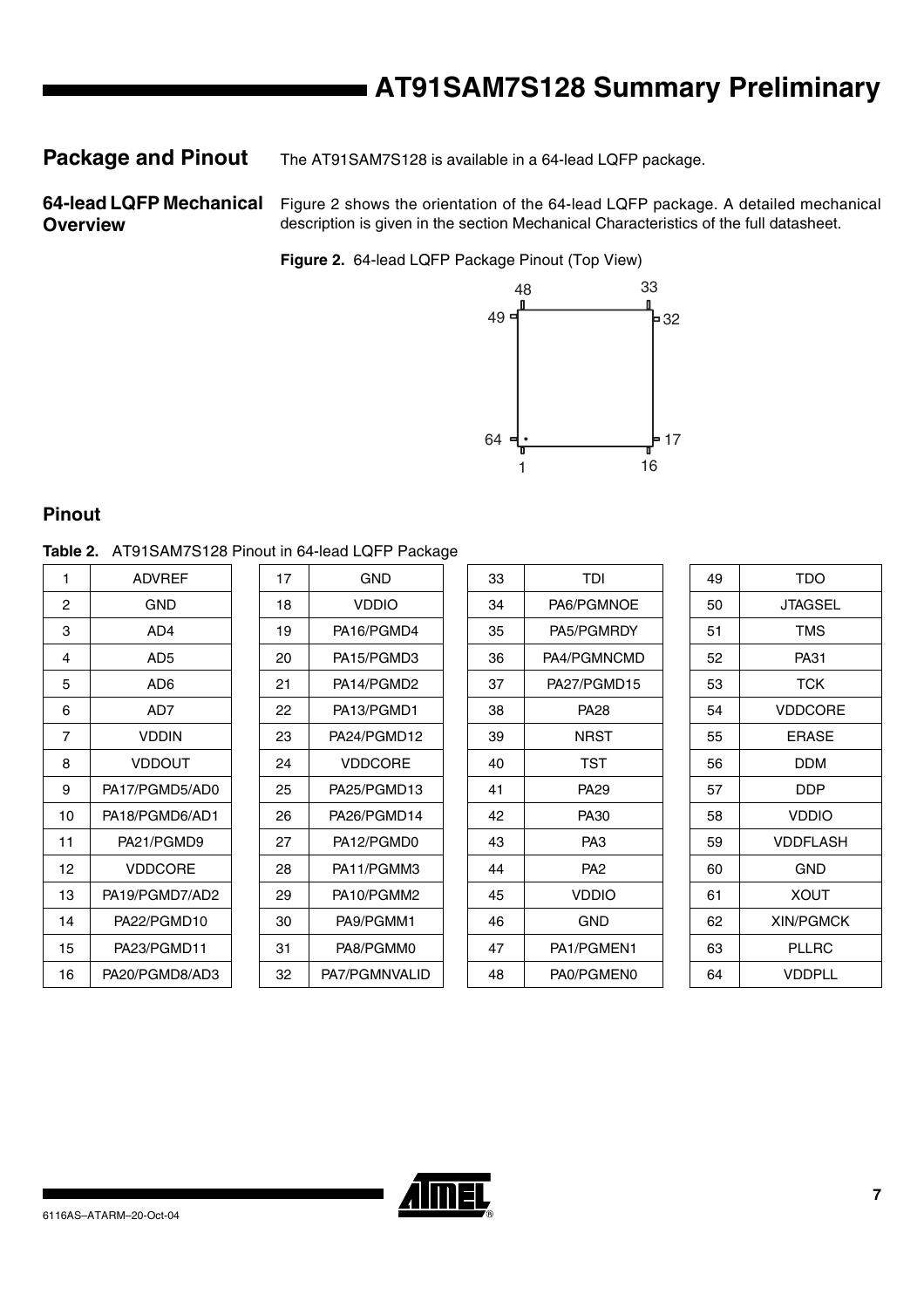# **NEL**

## **Power Considerations**

| <b>Power Supplies</b>    | The AT91SAM7S128 has six types of power supply pins and integrates a voltage regu-<br>lator, allowing the device to be supplied with only one voltage. The six power supply pin<br>types are:                                                                                                                                                                                                              |  |  |  |
|--------------------------|------------------------------------------------------------------------------------------------------------------------------------------------------------------------------------------------------------------------------------------------------------------------------------------------------------------------------------------------------------------------------------------------------------|--|--|--|
|                          | VDDIN pin. It powers the voltage regulator; voltage ranges from 3.0V to 3.6V, 3.3V<br>$\bullet$<br>nominal. If the voltage regulator is not used, VDDIN should be connected to GND.                                                                                                                                                                                                                        |  |  |  |
|                          | VDDOUT pin. It is the output of the 1.8V voltage regulator.<br>$\bullet$                                                                                                                                                                                                                                                                                                                                   |  |  |  |
|                          | VDDIO pin. It powers the I/O lines and the USB transceivers; dual voltage range is<br>$\bullet$<br>supported. Ranges from 3.0V to 3.6V, 3.3V nominal.                                                                                                                                                                                                                                                      |  |  |  |
|                          | VDDFLASH pin. It powers a part of the Flash and is required for the Flash to<br>$\bullet$<br>operate correctly; voltage ranges from 3.0V to 3.6V, 3.3V nominal.                                                                                                                                                                                                                                            |  |  |  |
|                          | VDDCORE pins. They power the logic of the device; voltage ranges from 1.65V to<br>$\bullet$<br>1.95V, 1.8V typical. It can be connected to the VDDOUT pin with decoupling<br>capacitor. VDDCORE is required for the device, including its embedded Flash, to<br>operate correctly.                                                                                                                         |  |  |  |
|                          | VDDPLL pin. It powers the oscillator and the PLL. It can be connected directly to the<br>$\bullet$<br>VDDOUT pin.                                                                                                                                                                                                                                                                                          |  |  |  |
|                          | No separate ground pins are provided for the different power supplies. Only GND pins<br>are provided and should be connected as shortly as possible to the system ground<br>plane.                                                                                                                                                                                                                         |  |  |  |
| <b>Power Consumption</b> | The AT91SAM7S128 has a static current of less than 60 $\mu$ A on VDDCORE at 25 $\degree$ C,<br>including the RC oscillator, the voltage regulator and the power-on reset when the<br>brown-out detector is deactivated. Activating the brown-out detector adds 20 µA static<br>current.                                                                                                                    |  |  |  |
|                          | The dynamic power consumption on VDDCORE is less than 50 mA at full speed when<br>running out of the Flash. Under the same conditions, the power consumption on<br>VDDFLASH does not exceed 10 mA.                                                                                                                                                                                                         |  |  |  |
| <b>Voltage Regulator</b> | The AT91SAM7S128 embeds a voltage regulator that is managed by the System<br>Controller.                                                                                                                                                                                                                                                                                                                   |  |  |  |
|                          | In Normal Mode, the voltage regulator consumes less than 100 µA static current and<br>draws 100 mA of output current.                                                                                                                                                                                                                                                                                      |  |  |  |
|                          | The voltage regulator also has a Low-power Mode. In this mode, it consumes less than<br>20 µA static current and draws 1 mA of output current.                                                                                                                                                                                                                                                             |  |  |  |
|                          | Adequate output supply decoupling is mandatory for VDDOUT to reduce ripple and<br>avoid oscillations. The best way to achieve this is to use two capacitors in parallel: one<br>external 470 pF (or 1 nF) NPO capacitor must be connected between VDDOUT and<br>GND as close to the chip as possible. One external 2.2 $\mu$ F (or 3.3 $\mu$ F) X7R capacitor<br>must be connected between VDDOUT and GND. |  |  |  |
|                          | Adequate input supply decoupling is mandatory for VDDIN in order to improve startup<br>stability and reduce source voltage drop. The input decoupling capacitor should be<br>placed close to the chip. For example, two capacitors can be used in parallel: 100 nF<br>NPO and 4.7 µF X7R.                                                                                                                  |  |  |  |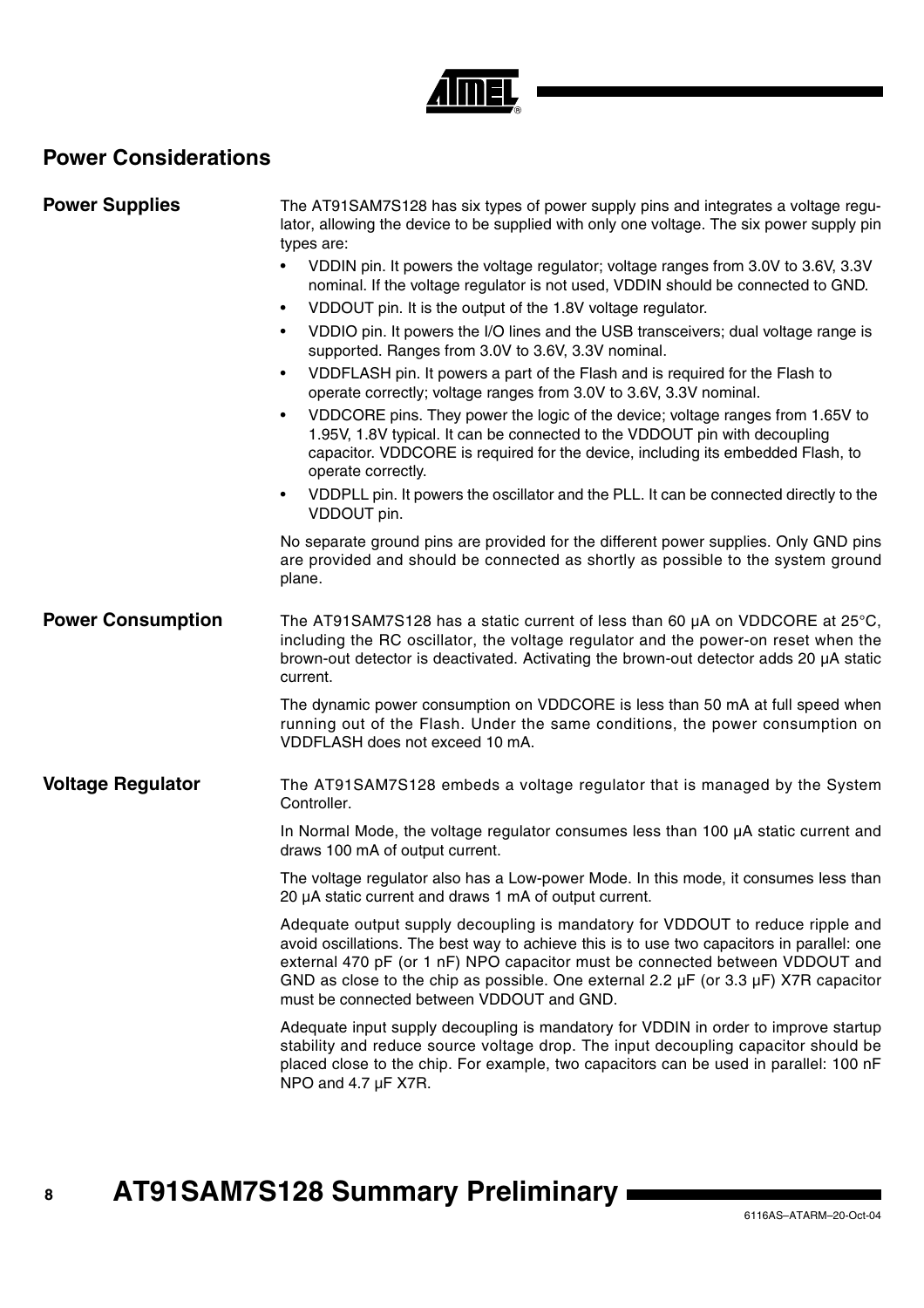### **Typical Powering Schematics**

The AT91SAM7S128 supports a 3.3V single supply mode. The internal regulator is connected to the 3.3V source and its output feeds VDDCORE and the VDDPLL. Figure 3 shows the power schematics to be used for USB bus-powered systems.

**Figure 3.** 3.3V System Single Power Supply Schematic



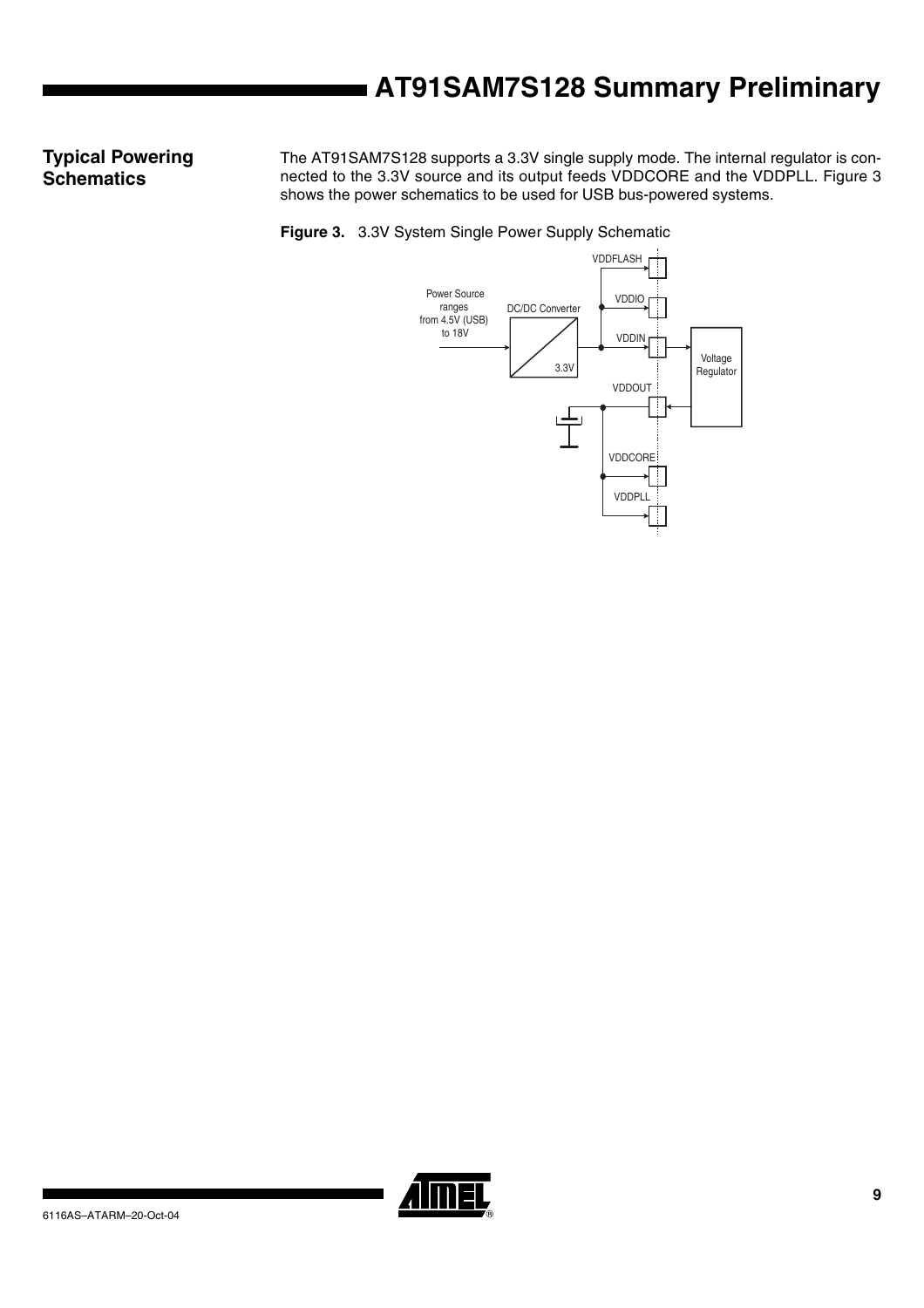

## **I/O Lines Considerations**

| TMS, TDI and TCK are schmitt trigger inputs. TMS and TCK are 5-V tolerant, TDI is not.<br>TMS, TDI and TCK do not integrate a pull-up resistor.                                                                                                                                                                                                                                                                                                                                                                          |
|--------------------------------------------------------------------------------------------------------------------------------------------------------------------------------------------------------------------------------------------------------------------------------------------------------------------------------------------------------------------------------------------------------------------------------------------------------------------------------------------------------------------------|
| TDO is an output, driven at up to VDDIO, and has no pull-up resistor.                                                                                                                                                                                                                                                                                                                                                                                                                                                    |
| The pin JTAGSEL is used to select the JTAG boundary scan when asserted at a high<br>level. The pin JTAGSEL integrates a permanent pull-down resistor of about 15 $k\Omega$ to<br>GND, so that it can be left unconnected for normal operations.                                                                                                                                                                                                                                                                          |
| The pin TST is used for manufacturing test or fast programming mode of the<br>AT91SAM7S128 when asserted high. The pin TST integrates a permanent pull-down<br>resistor of about 15 $k\Omega$ to GND, so that it can be left unconnected for normal operations.                                                                                                                                                                                                                                                          |
| To enter fast programming mode, the pin TST and the pins PA0 and PA1 should be tied<br>high.                                                                                                                                                                                                                                                                                                                                                                                                                             |
| Driving the pin TST at a high level while PA0 or PA1 is driven at 0 leads to unpredictable<br>results.                                                                                                                                                                                                                                                                                                                                                                                                                   |
| The pin NRST is bidirectional. It is handled by the on-chip reset controller and can be<br>driven low to provide a reset signal to the external components or asserted low exter-<br>nally to reset the microcontroller. There is no constraint on the length of the reset pulse,<br>and the reset controller can guarantee a minimum pulse length. This allows connection<br>of a simple push-button on the pin NRST as system user reset, and the use of the signal<br>NRST to reset all the components of the system. |
| The pin NRST integrates a permanent pull-up resistor to VDDIO.                                                                                                                                                                                                                                                                                                                                                                                                                                                           |
| The pin ERASE is used to re-initialize the Flash content and some of its NVM bits. It<br>integrates a permanent pull-down resistor of about 15 $k\Omega$ to GND, so that it can be left<br>unconnected for normal operations.                                                                                                                                                                                                                                                                                            |
| All the I/O lines PA0 to PA31 are 5V-tolerant and all integrate a programmable pull-up<br>resistor. Programming of this pull-up resistor is performed independently for each I/O<br>line through the PIO controllers.                                                                                                                                                                                                                                                                                                    |
| 5V-tolerant means that the I/O lines can drive voltage level according to VDDIO, but can<br>be driven with a voltage of up to 5.5V. However, driving an I/O line with a voltage over<br>VDDIO while the programmable pull-up resistor is enabled can lead to unpredictable<br>results. Care should be taken, in particular at reset, as all the I/O lines default to input<br>with pull-up resistor enabled at reset.                                                                                                    |
| The PIO lines PA0 to PA3 are high-drive current capable. Each of these I/O lines can<br>drive up to 16 mA permanently.                                                                                                                                                                                                                                                                                                                                                                                                   |
| The remaining I/O lines can draw only 8 mA.                                                                                                                                                                                                                                                                                                                                                                                                                                                                              |
| However, the total current drawn by all the I/O lines cannot exceed 150 mA.                                                                                                                                                                                                                                                                                                                                                                                                                                              |
|                                                                                                                                                                                                                                                                                                                                                                                                                                                                                                                          |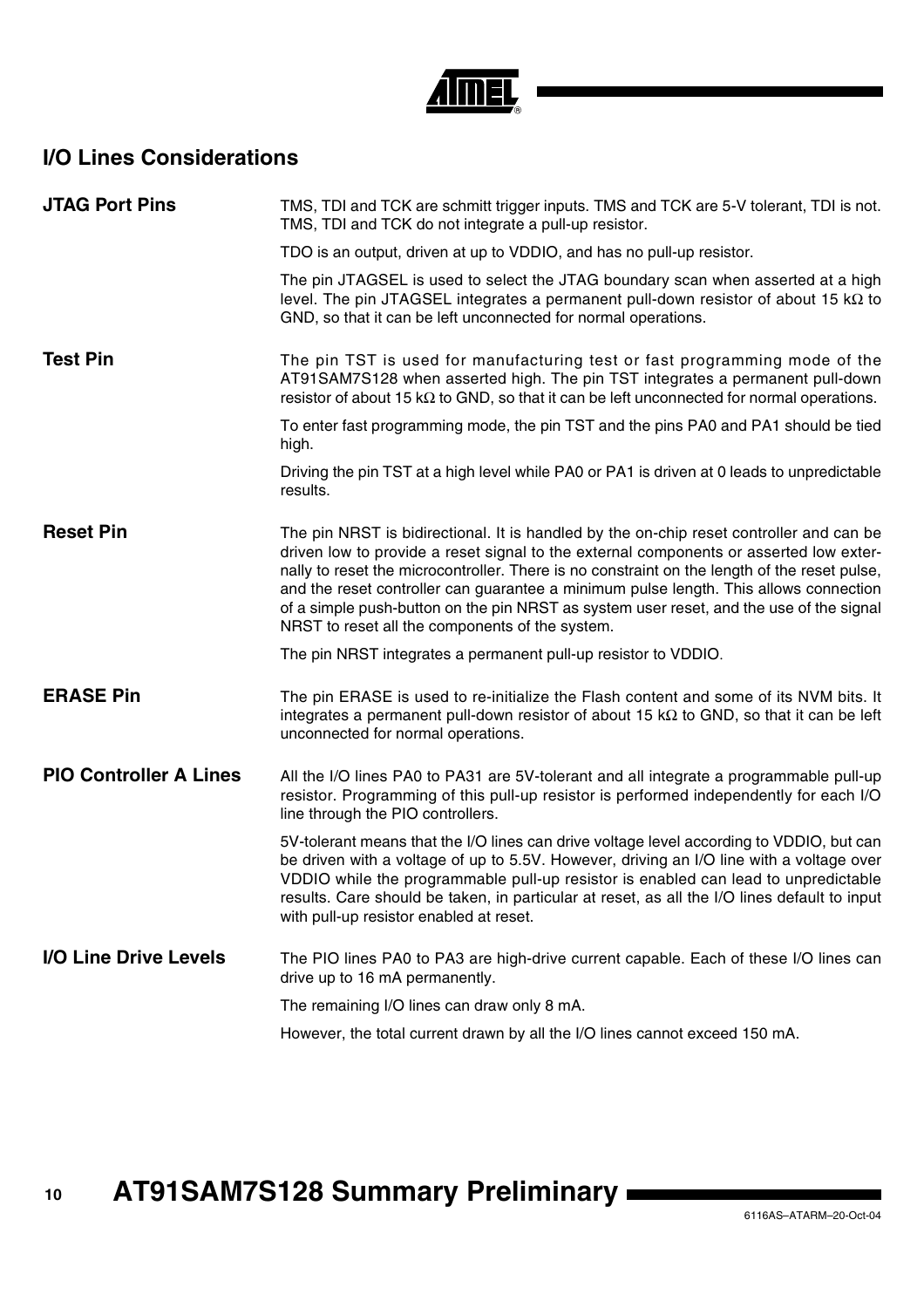### **Processor and Architecture**

| <b>ARM7TDMI Processor</b> | RISC processor based on ARMv4T Von Neumann architecture<br>٠<br>Runs at up to 55 MHz, providing 0.9 MIPS/MHz<br>Two instruction sets<br>$\bullet$<br>ARM <sup>®</sup> high-performance 32-bit instruction set<br>Thumb <sup>®</sup> high code density 16-bit instruction set<br>Three-stage pipeline architecture<br>٠<br>Instruction Fetch (F)<br>Instruction Decode (D)<br>Execute (E)                                                                                                                                                                                                                                                                                                                                                                                                                                                                                                                                                                                                                                                                                                           |
|---------------------------|----------------------------------------------------------------------------------------------------------------------------------------------------------------------------------------------------------------------------------------------------------------------------------------------------------------------------------------------------------------------------------------------------------------------------------------------------------------------------------------------------------------------------------------------------------------------------------------------------------------------------------------------------------------------------------------------------------------------------------------------------------------------------------------------------------------------------------------------------------------------------------------------------------------------------------------------------------------------------------------------------------------------------------------------------------------------------------------------------|
| Debug and Test Features . | Integrated embedded in-circuit emulator<br>Two watchpoint units<br>Test access port accessible through a JTAG protocol<br>Debug communication channel<br>Debug Unit<br>٠<br>Two-pin UART<br>Debug communication channel interrupt handling<br>Chip ID Register<br>IEEE1149.1 JTAG Boundary-scan on all digital pins<br>٠                                                                                                                                                                                                                                                                                                                                                                                                                                                                                                                                                                                                                                                                                                                                                                           |
| <b>Memory Controller</b>  | <b>Bus Arbiter</b><br>$\bullet$<br>Handles requests from the ARM7TDMI and the Peripheral Data Controller<br>Address decoder provides selection signals for<br>٠<br>Three internal 1 Mbyte memory areas<br>One 256 Mbyte embedded peripheral area<br><b>Abort Status Registers</b><br>٠<br>Source, Type and all parameters of the access leading to an abort are saved<br>Facilitates debug by detection of bad pointers<br><b>Misalignment Detector</b><br>٠<br>Alignment checking of all data accesses<br>Abort generation in case of misalignment<br>Remap Command<br>٠<br>Remaps the SRAM in place of the embedded non-volatile memory<br>Allows handling of dynamic exception vectors<br><b>Embedded Flash Controller</b><br>٠<br>Embedded Flash interface, up to three programmable wait states<br>Prefetch buffer, bufferizing and anticipating the 16-bit requests, reducing the<br>required wait states<br>Key-protected program, erase and lock/unlock sequencer<br>Single command for erasing, programming and locking operations<br>Interrupt generation in case of forbidden operation |

<u>Almel</u>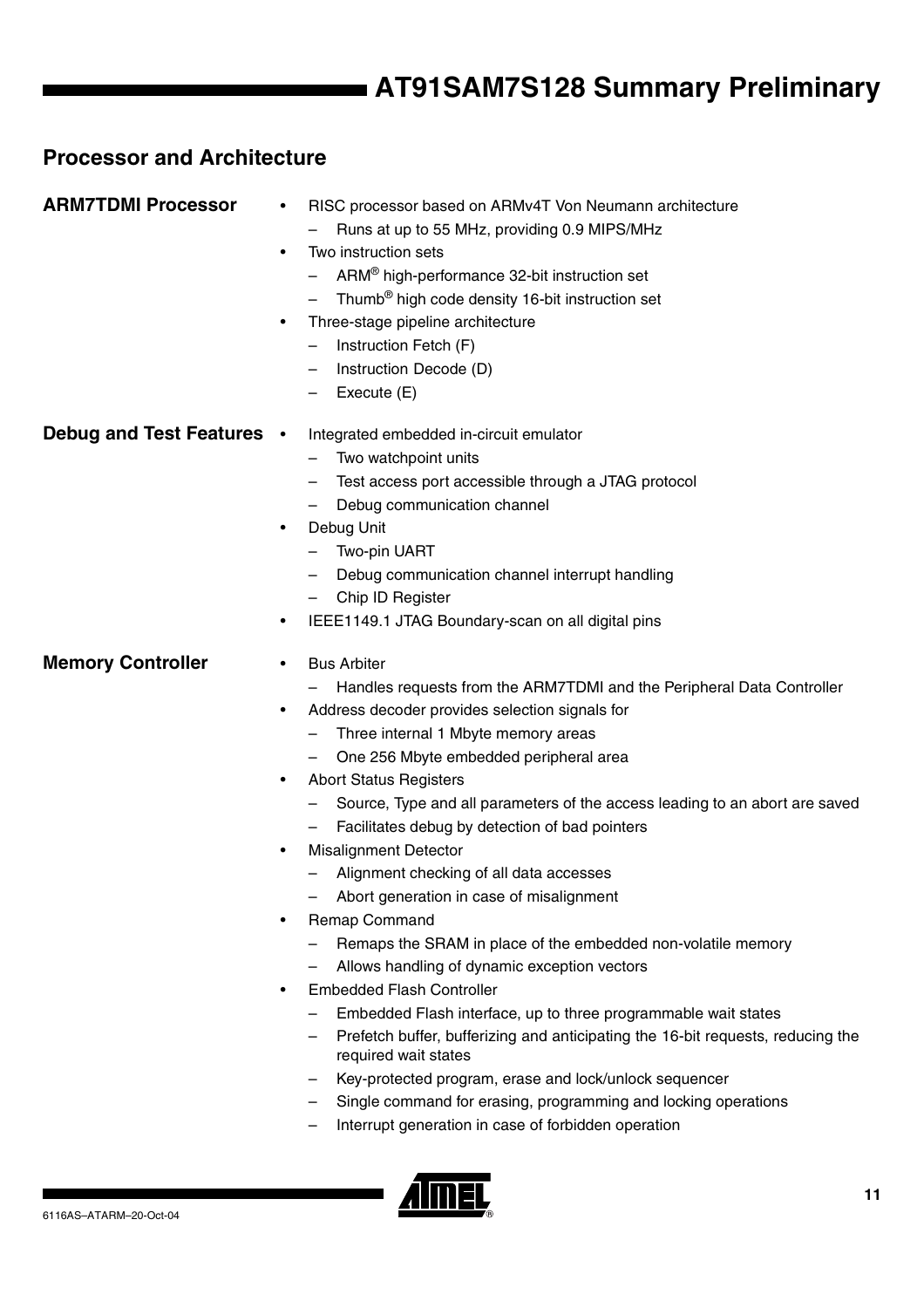

### **Peripheral Data Controller**

- Handles data transfer between peripherals and memories
- Eleven channels
	- Two for each USART
	- Two for the Debug Unit
	- Two for the Serial Synchronous Controller
	- Two for the Serial Peripheral Interface
	- One for the Analog-to-digital Converter
- Low bus arbitration overhead
	- One Master Clock cycle needed for a transfer from memory to peripheral
	- Two Master Clock cycles needed for a transfer from peripheral to memory
- Next Pointer management for reducing interrupt latency requirements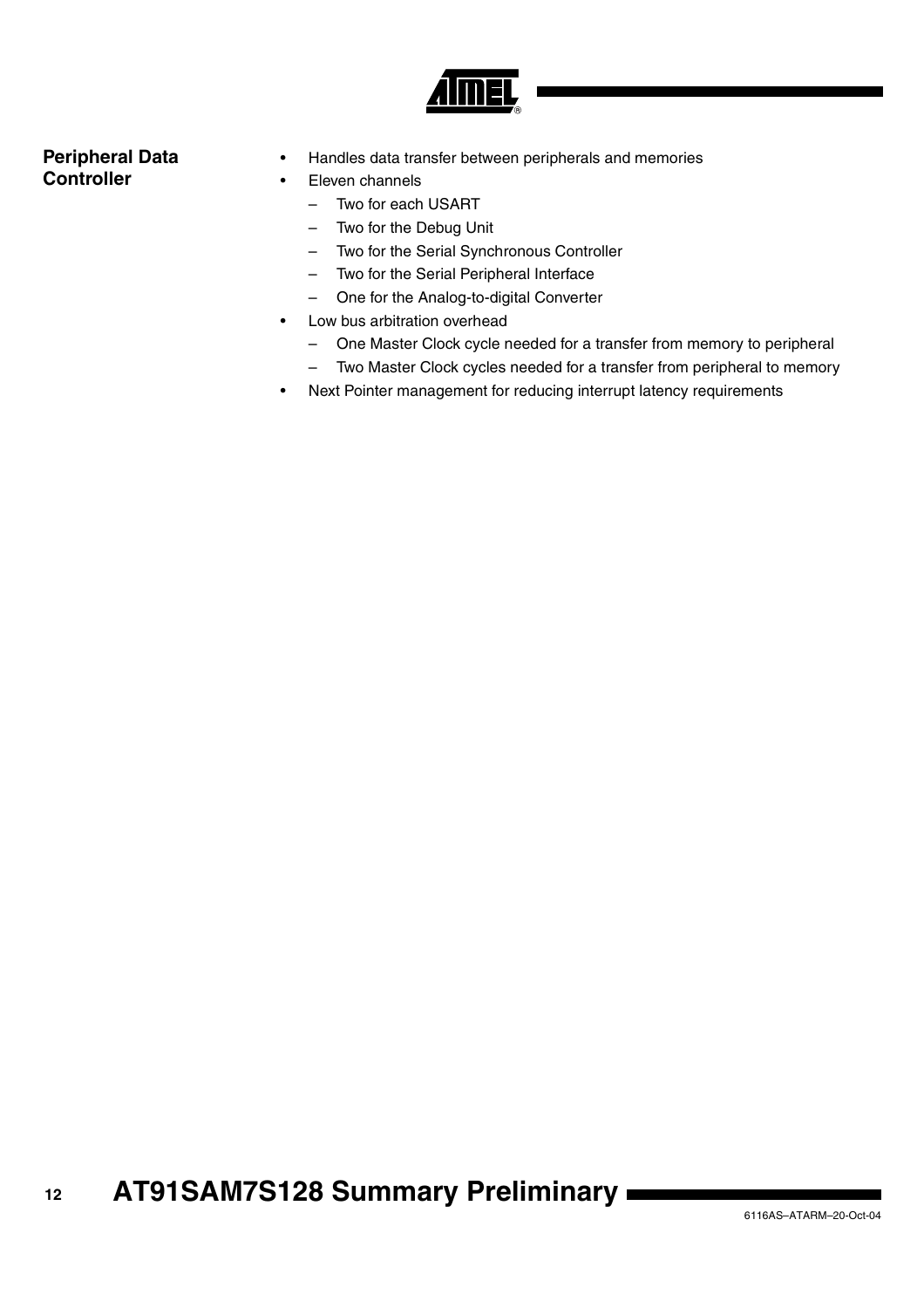| <b>Memory</b>         | ٠         | 128 Kbytes of Flash Memory                                                               |
|-----------------------|-----------|------------------------------------------------------------------------------------------|
|                       |           | 512 pages of 256 bytes<br>$\overline{\phantom{0}}$                                       |
|                       |           | Fast access time, 30 MHz single-cycle access in worst case conditions<br>$\qquad \qquad$ |
|                       |           | Page programming time: 4 ms, including page auto-erase<br>$\qquad \qquad$                |
|                       |           | Page programming without auto-erase: 2 ms<br>$\qquad \qquad$                             |
|                       |           | Full chip erase time: 10 ms                                                              |
|                       |           | 10,000 write cycles, 10-year data retention capability<br>$\qquad \qquad \blacksquare$   |
|                       |           | 8 lock bits, each protecting 8 sectors of 64 pages<br>$\qquad \qquad -$                  |
|                       |           | Protection Mode to secure contents of the Flash                                          |
|                       | $\bullet$ | 32 Kbytes of Fast SRAM                                                                   |
|                       |           | Single-cycle access at full speed                                                        |
| <b>Memory Mapping</b> |           |                                                                                          |

Internal SRAM The AT91SAM7S128 embeds a high-speed 32-Kbyte SRAM bank. After reset and until the Remap Command is performed, the SRAM is only accessible at address 0x0020 0000. After Remap, the SRAM also becomes available at address 0x0.

Internal Flash The AT91SAM7S128 features one bank of 128 Kbytes of Flash. At any time, the Flash is mapped to address 0x0010 0000. It is also accessible at address 0x0 after the reset and before the Remap Command.

### **Figure 4.** Internal Memory Mapping

|            | 0x0000 0000<br>0x000F FFFF                | Flash Before Remap<br><b>SRAM After Remap</b> |  | 1 M Bytes   |
|------------|-------------------------------------------|-----------------------------------------------|--|-------------|
|            | 0x0010 0000<br>0x001F FFFF<br>0x0020 0000 | Internal Flash                                |  | 1 M Bytes   |
| 256M Bytes | 0x002F FFFF                               | <b>Internal SRAM</b>                          |  | 1 M Bytes   |
|            | 0x0030 0000<br>0x0FFF FFFF                | <b>Undefined Areas</b><br>(Abort)             |  | 253 M Bytes |

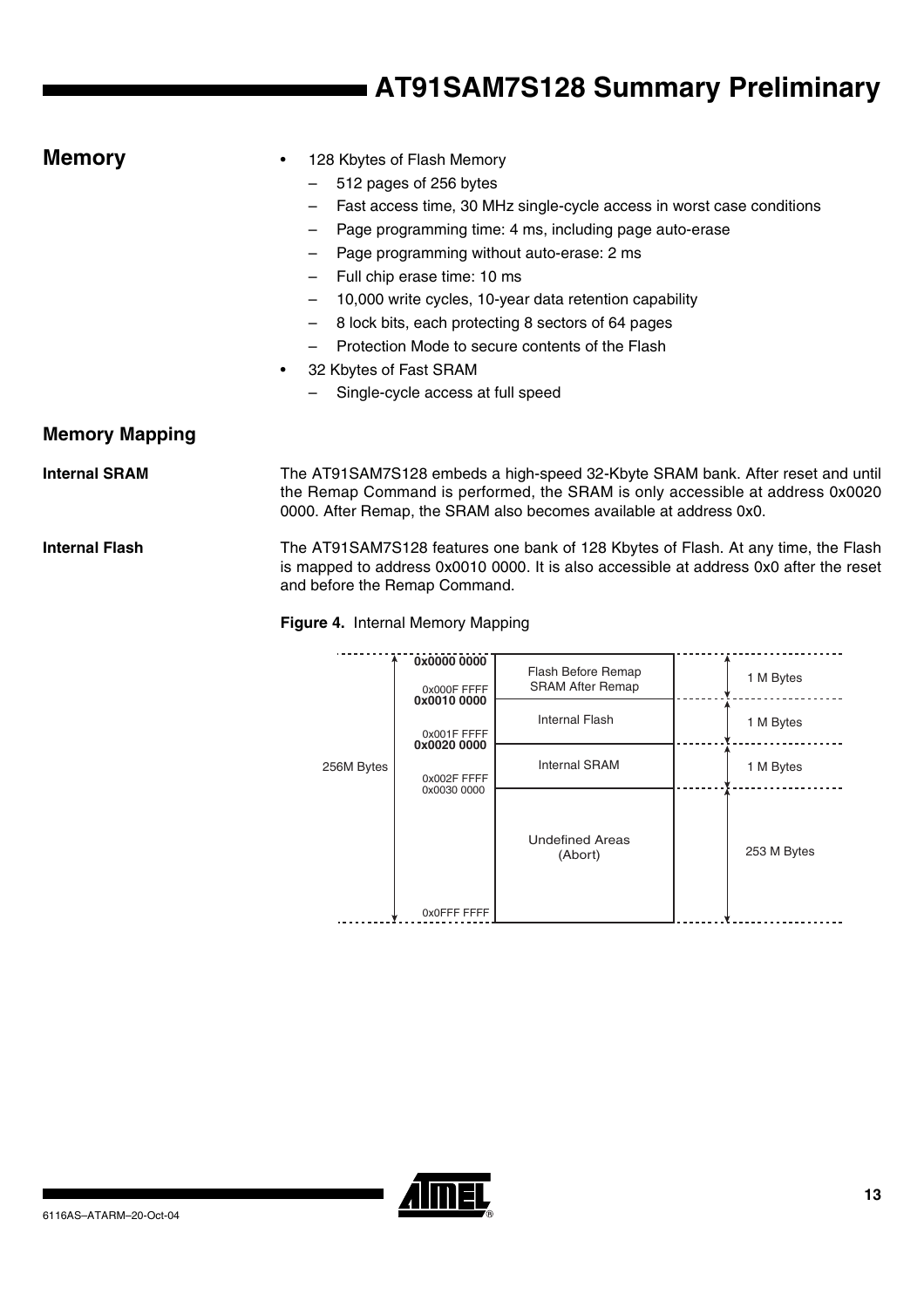

### **Embedded Flash**

| <b>Flash Overview</b>            | The Flash of the AT91SAM7S128 is organized in 512 pages of 256 bytes. It reads as<br>32,768 32-bit words.                                                                                                                                                                                                                      |  |
|----------------------------------|--------------------------------------------------------------------------------------------------------------------------------------------------------------------------------------------------------------------------------------------------------------------------------------------------------------------------------|--|
|                                  | The Flash contains a 256-byte write buffer, accessible through a 32-bit interface.                                                                                                                                                                                                                                             |  |
|                                  | The Flash benefits from the integration of a power reset cell and from the brownout<br>detector. This prevents code corruption during power supply changes, even in the worst<br>conditions.                                                                                                                                   |  |
| <b>Embedded Flash Controller</b> | The Embedded Flash Controller (EFC) manages accesses performed by the masters of<br>the system. It enables reading the Flash and writing the write buffer. It also contains a<br>User Interface, mapped within the Memory Controller on the APB. The User Interface<br>allows:                                                 |  |
|                                  | programming of the access parameters of the Flash (number of wait states, timings, etc.)<br>$\bullet$                                                                                                                                                                                                                          |  |
|                                  | starting commands such as full erase, page erase, page program, NVM bit set,<br>٠<br>NVM bit clear, etc.                                                                                                                                                                                                                       |  |
|                                  | getting the end status of the last command<br>$\bullet$<br>getting error status<br>$\bullet$                                                                                                                                                                                                                                   |  |
|                                  | programming interrupts on the end of the last commands or on errors                                                                                                                                                                                                                                                            |  |
|                                  | The Embedded Flash Controller also provides a dual 32-bit Prefetch Buffer that opti-<br>mizes 16-bit access to the Flash. This is particularly efficient when the processor is<br>running in Thumb mode.                                                                                                                       |  |
| <b>Lock Regions</b>              | The Embedded Flash Controller manages 8 lock bits to protect 8 regions of the flash<br>against inadvertent flash erasing or programming commands. The AT91SAM7S128<br>contains 8 lock regions and each lock region contains 64 pages of 256 bytes. Each lock<br>region has a size of 16 Kbytes.                                |  |
|                                  | If a locked-regions erase or program command occurs, the command is aborted and the<br>EFC trigs an interrupt.                                                                                                                                                                                                                 |  |
|                                  | The 8 NVM bits are software programmable through the EFC User Interface. The com-<br>mand "Set Lock Bit" enables the protection. The command "Clear Lock Bit" unlocks the<br>lock region.                                                                                                                                      |  |
|                                  | Asserting the ERASE pin clears the lock bits, thus unlocking the entire Flash.                                                                                                                                                                                                                                                 |  |
| <b>Security Bit Feature</b>      | The AT91SAM7S128 features a security bit, based on a specific NVM-Bit. When the<br>security is enabled, any access to the Flash, either through the ICE interface or through<br>the Fast Flash Programming Interface, is forbidden. This ensures the confidentiality of<br>the code programmed in the Flash.                   |  |
|                                  | This security bit can only be enabled, through the Command "Set Security Bit" of the<br>EFC User Interface. Disabling the security bit can only be achieved by asserting the<br>ERASE pin at 1, and after a full flash erase is performed. When the security bit is deac-<br>tivated, all accesses to the flash are permitted. |  |
|                                  | It is important to note that the assertion of the ERASE pin should always be longer than<br>50 ms.                                                                                                                                                                                                                             |  |
|                                  | As the ERASE pin integrates a permanent pull-down, it can be left unconnected during<br>normal operation. However, it is safer to connect it directly to GND for the final<br>application.                                                                                                                                     |  |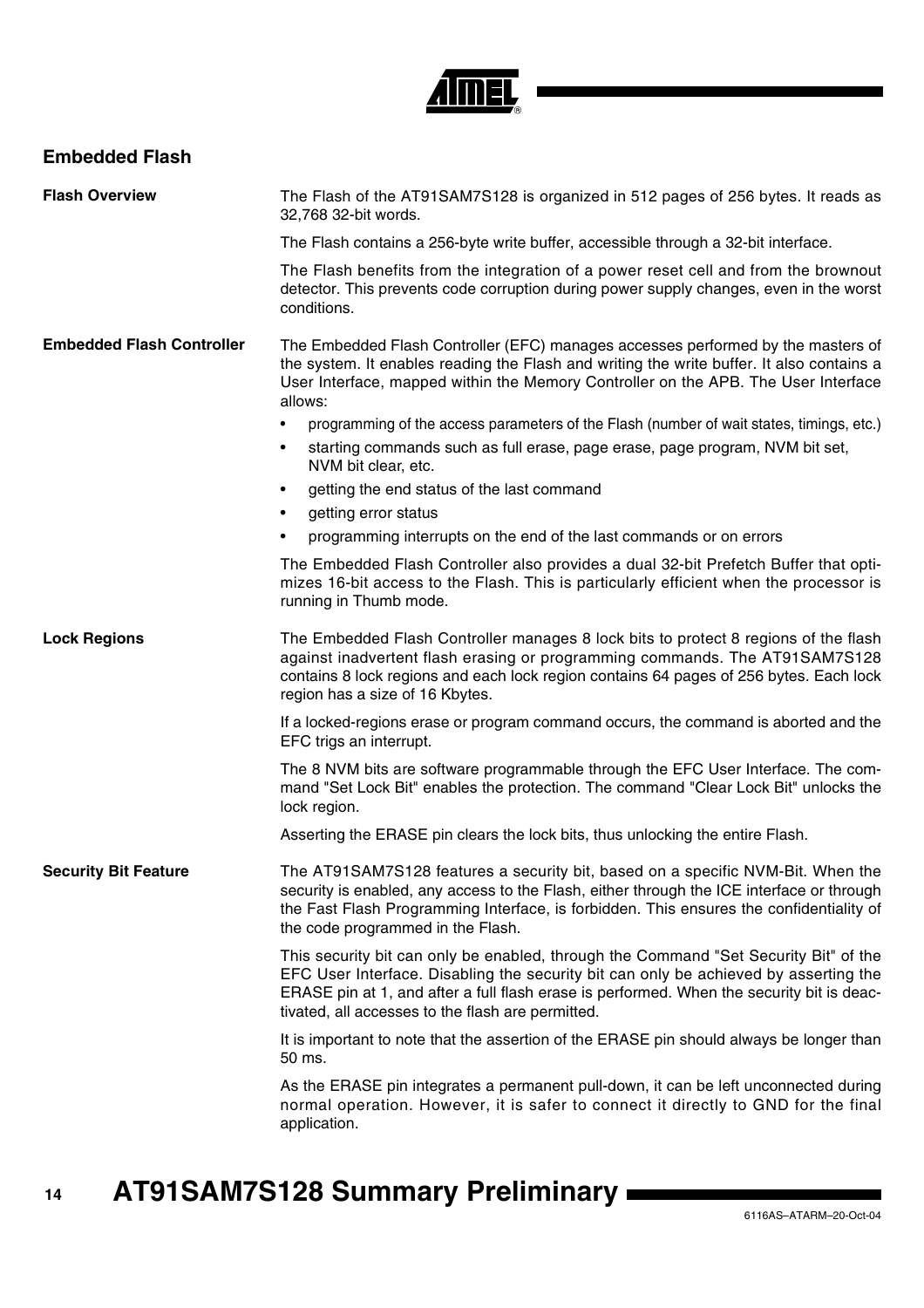| <b>Non-volatile Brownout</b><br><b>Detector Control</b> | Two general purpose NVM (GPNVM) bits are used for controlling the brownout detector<br>(BOD), so that even after a power loss, the brownout detector operations remain in their<br>state.                                                                                                               |  |  |
|---------------------------------------------------------|---------------------------------------------------------------------------------------------------------------------------------------------------------------------------------------------------------------------------------------------------------------------------------------------------------|--|--|
|                                                         | These two GPNVM bits can be cleared or set respectively through the commands<br>"Clear General-purpose NVM Bit" and "Set General-purpose NVM Bit" of the EFC User<br>Interface.                                                                                                                         |  |  |
|                                                         | GPNVM Bit 0 is used as a brownout detector enable bit. Setting the GPNVM Bit 0<br>enables the BOD, clearing it disables the BOD. Asserting ERASE clears the<br>GPNVM Bit 0 and thus disables the brownout detector by default.                                                                          |  |  |
|                                                         | The GPNVM Bit 1 is used as a brownout reset enable signal for the reset controller.<br>$\bullet$<br>Setting the GPNVM Bit 1 enables the brownout reset when a brownout is detected,<br>Clearing the GPNVM Bit 1 disables the brownout reset. Asserting ERASE disables<br>the brownout reset by default. |  |  |
| <b>Calibration Bits</b>                                 | Eight NVM bits are used to calibrate the brownout detector and the voltage regulator.<br>These bits are factory configured and cannot be changed by the user. The ERASE pin<br>has no effect on the calibration bits.                                                                                   |  |  |
| <b>Fast Flash Programming</b><br><b>Interface</b>       | The Fast Flash Programming Interface allows programming the device through either a<br>serial JTAG interface or through a multiplexed fully-handshaked parallel port. It allows<br>gang-programming with market-standard industrial programmers.                                                        |  |  |
|                                                         | The FFPI supports read, page program, page erase, full erase, lock, unlock and protect<br>commands.                                                                                                                                                                                                     |  |  |
|                                                         | The Fast Flash Programming Interface is enabled and the Fast Programming Mode is<br>entered when the TST pin and the PA0 and PA1 pins are all tied high.                                                                                                                                                |  |  |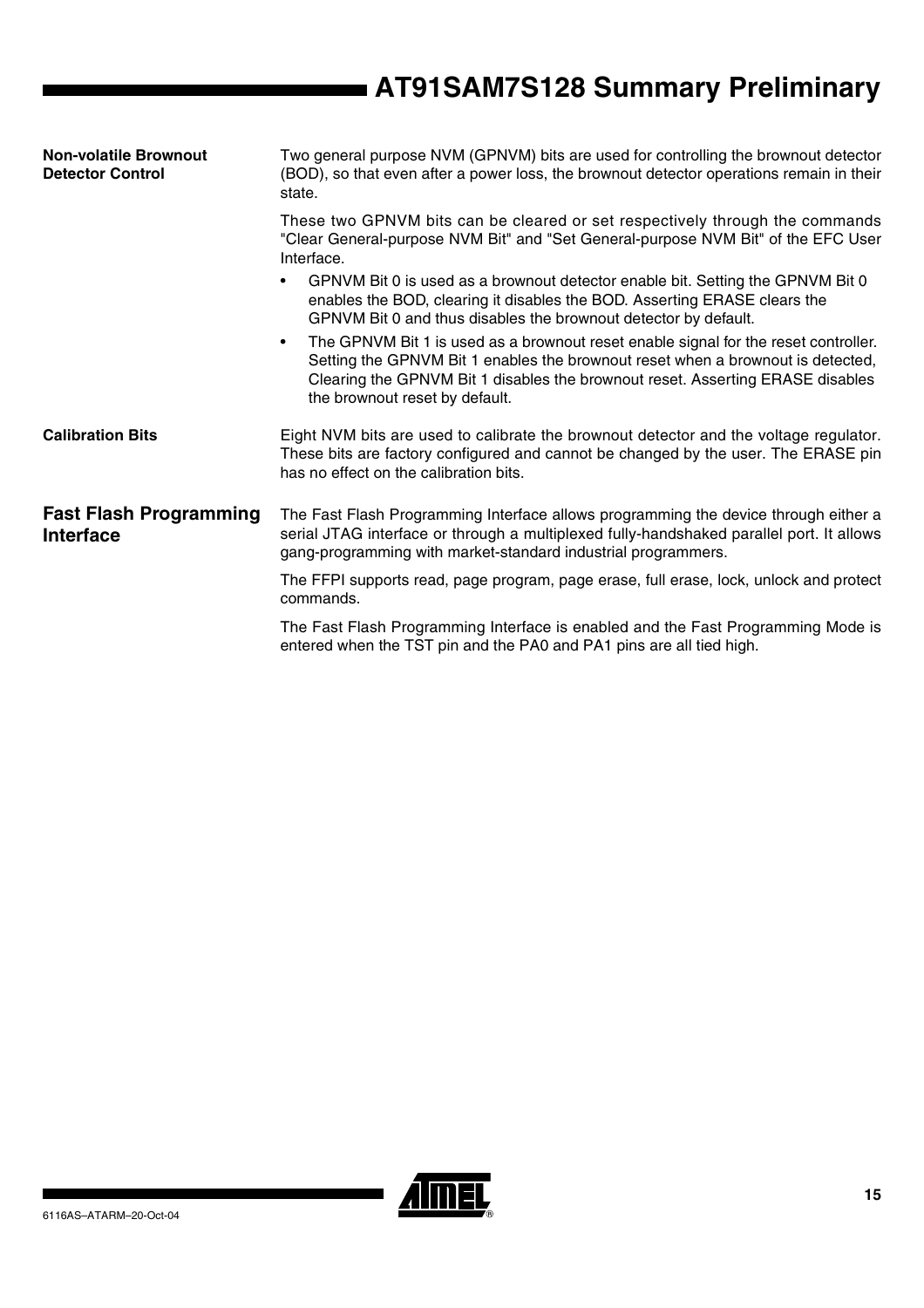

**System Controller** The System Controller manages all vital blocks of the microcontroller: interrupts, clocks, power, time, debug and reset.

**Figure 5.** System Controller Block Diagram

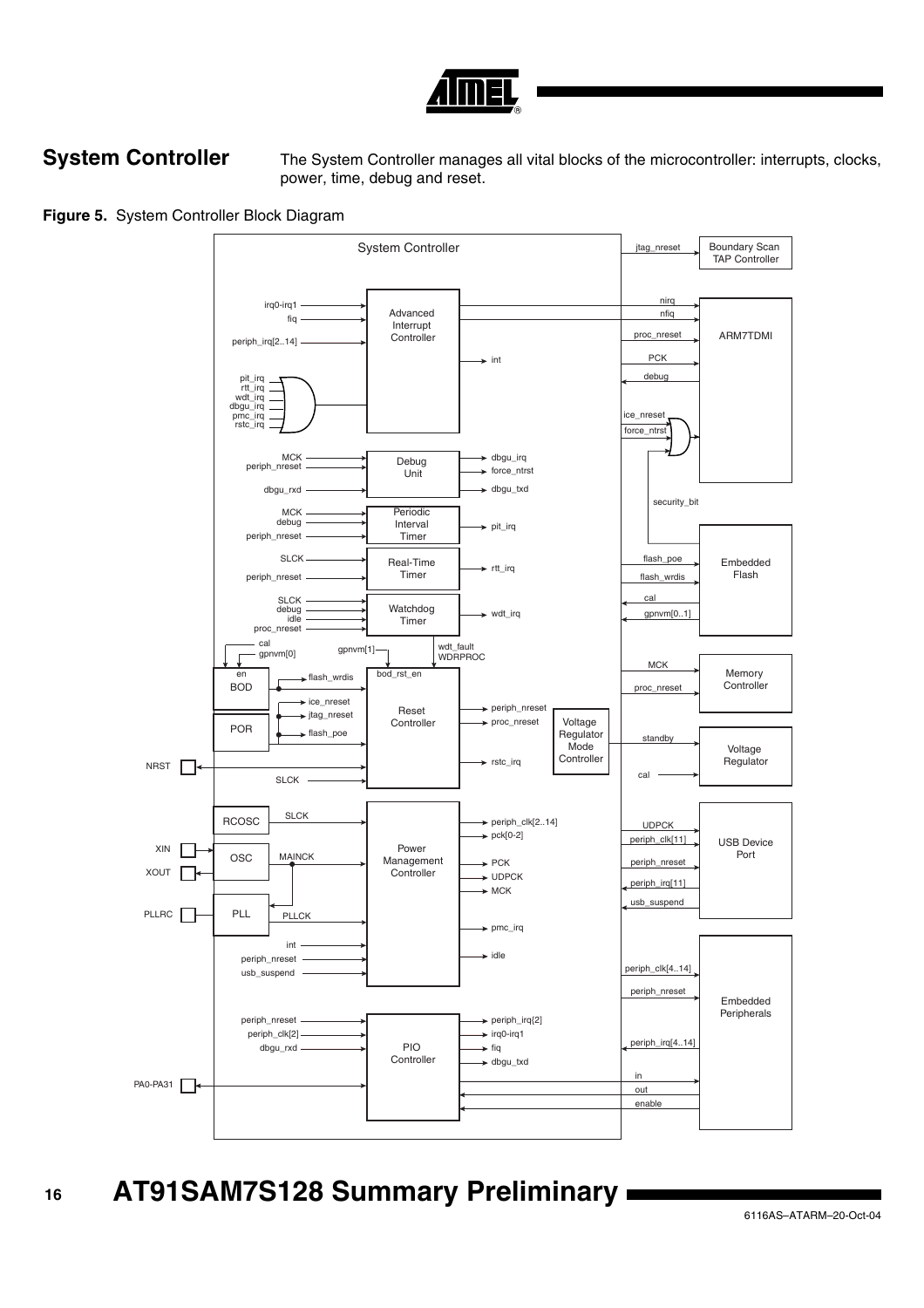### **System Controller Mapping**

The System Controller peripherals are all mapped to the highest 4 Kbytes of address space, between addresses 0xFFFF F000 and 0xFFFF FFFF.

Figure 6 shows the mapping of the System Controller. Note that the Memory Controller configuration user interface is also mapped within this address space.

### **Figure 6.** System Controller Mapping

| <b>Address</b>                                   | Peripheral  | <b>Peripheral Name</b>            | <b>Size</b>             |
|--------------------------------------------------|-------------|-----------------------------------|-------------------------|
| 0xFFFF F000                                      |             |                                   |                         |
|                                                  | <b>AIC</b>  | Advanced Interrupt Controller     | 512 Bytes/128 registers |
| OXFFFF F1FF<br>0xFFFFF F200                      |             |                                   |                         |
|                                                  | <b>DBGU</b> | Debug Unit                        | 512 Bytes/128 registers |
| OXFFFF F3FF<br>0xFFFFF400                        |             |                                   |                         |
|                                                  | <b>PIOA</b> | PIO Controller A                  | 512 Bytes/128 registers |
| OXFFFF F5FF<br>0xFFFF F600                       |             |                                   |                         |
|                                                  | Reserved    |                                   |                         |
| OXFFFF FBFF                                      |             |                                   |                         |
| 0xFFFFFFC00                                      | <b>PMC</b>  | Power Management Controller       | 256 Bytes/64 registers  |
| 0xFFFF FCFF<br>0xFFFF FD00                       | <b>RSTC</b> | <b>Reset Controller</b>           | 16 Bytes/4 registers    |
| OXFFFF FD0F                                      | Reserved    |                                   |                         |
| 0xFFFF FD20<br>0xFFFFFFC2F                       | <b>RTT</b>  | <b>Real-time Timer</b>            | 16 Bytes/4 registers    |
| 0xFFFF FD30<br>0xFFFF FC3F                       | <b>PIT</b>  | Periodic Interval Timer           | 16 Bytes/4 registers    |
| 0xFFFF FD40<br>OXFFFF FD4F                       | <b>WDT</b>  | Watchdog Timer                    | 16 Bytes/4 registers    |
|                                                  | Reserved    |                                   |                         |
| 0xFFFF FD60<br>0xFFFF FC6F                       | <b>VREG</b> | Voltage Regulator Mode Controller | 4 Bytes/1 register      |
| 0xFFFFFFD70<br>OxFFFF FEFF<br><b>OXFFFF FF00</b> | Reserved    |                                   |                         |
| OxFFFF FFFF                                      | <b>MC</b>   | <b>Memory Controller</b>          | 256 Bytes/64 registers  |
|                                                  |             |                                   |                         |

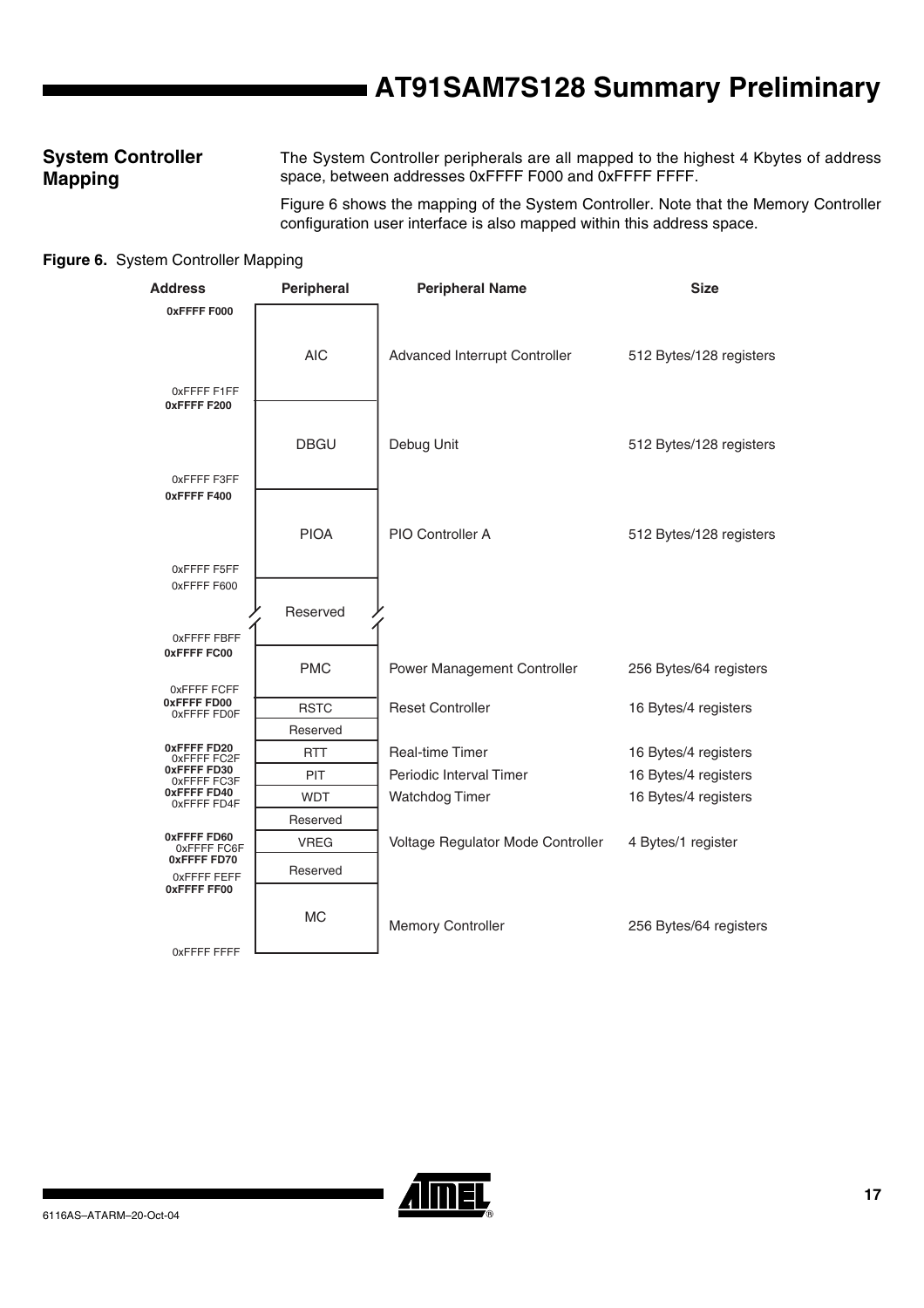

| <b>Reset Controller</b>                               | The Reset Controller is based on a power-on reset cell and one brownout detector. It<br>gives the status of the last reset, indicating whether it is a power-up reset, a software<br>reset, a user reset, a watchdog reset or a brownout reset. In addition, it controls the<br>internal resets and the NRST pin output. It allows to shape a signal on the NRST line,<br>guaranteeing that the length of the pulse meets any requirement. |
|-------------------------------------------------------|--------------------------------------------------------------------------------------------------------------------------------------------------------------------------------------------------------------------------------------------------------------------------------------------------------------------------------------------------------------------------------------------------------------------------------------------|
| <b>Brownout Detector and</b><br><b>Power-on Reset</b> | The AT91SAM7S128 embeds a brownout detection circuit and a power-on reset cell.<br>Both are supplied with and monitor VDDCORE. Both signals are provided to the Flash<br>to prevent any code corruption during power-up or power-down sequences or if brown-<br>outs occur on the VDDCORE power supply.                                                                                                                                    |
|                                                       | The power-on reset cell has a limited-accuracy threshold at around 1.5V. Its output<br>remains low during power-up until VDDCORE goes over this voltage level. This signal<br>goes to the reset controller and allows a full re-initialization of the device.                                                                                                                                                                              |
|                                                       | The brownout detector monitors the VDDCORE level during operation by comparing it<br>to a fixed trigger level. It secures system operations in the most difficult environments<br>and prevents code corruption in case of brownout on the VDDCORE.                                                                                                                                                                                         |
|                                                       | Only VDDCORE is monitored, as a voltage drop on VDDFLASH or any other power<br>supply of the device cannot affect the Flash.                                                                                                                                                                                                                                                                                                               |
|                                                       | When the brownout detector is enabled and VDDCORE decreases to a value below the<br>trigger level (Vbot-, defined as Vbot - hyst/2), the brownout output is immediately<br>activated.                                                                                                                                                                                                                                                      |
|                                                       | When VDDCORE increases above the trigger level (Vbot+, defined as Vbot + hyst/2),<br>the reset is released. The brownout detector only detects a drop if the voltage on<br>VDDCORE stays below the threshold voltage for longer than about 1µs.                                                                                                                                                                                            |
|                                                       | The threshold voltage has a hysteresis of about 50 mV, to ensure spike free brownout<br>detection. The typical value of the brownout detector threshold is 1.68V with an accu-<br>racy of $\pm$ 2% and is factory calibrated.                                                                                                                                                                                                              |
|                                                       | The brownout detector is low-power, as it consumes less than 20 µA static current.<br>However, it can be deactivated to save its static current. In this case, it consumes less<br>than 1µA. The deactivation is configured through the GPNVM bit 0 of the Flash.                                                                                                                                                                          |
|                                                       |                                                                                                                                                                                                                                                                                                                                                                                                                                            |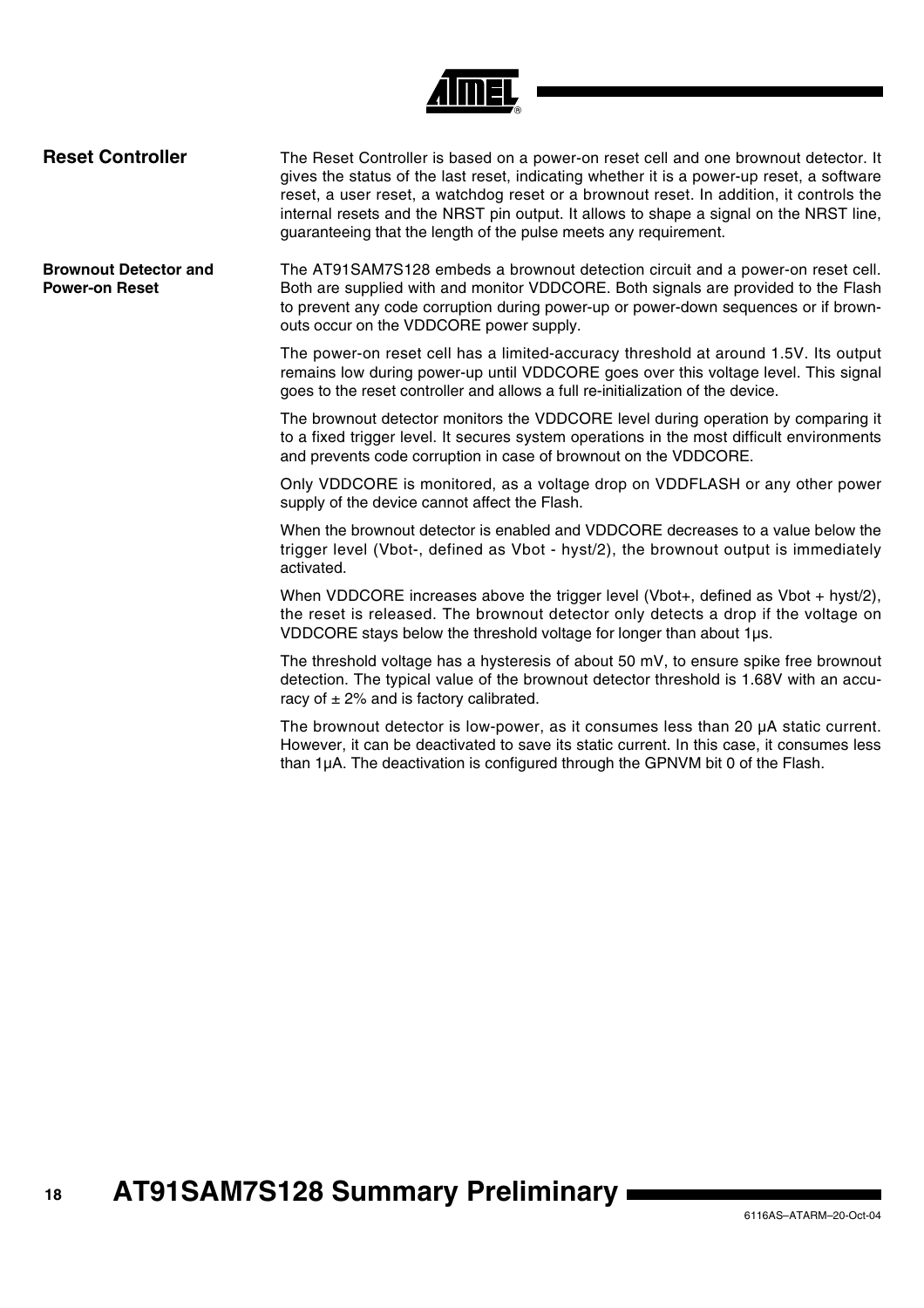**Clock Generator** The Clock Generator embeds one low-power RC Oscillator, one Main Oscillator and one PLL with the following characteristics:

- RC Oscillator ranges between 22 KHz and 42 KHz
- Main Oscillator frequency ranges between 3 and 20 MHz
- Main Oscillator can be bypassed
- PLL output ranges between 80 and 200 MHz

It provides SLCK, MAINCK and PLLCK.

**Figure 7.** Clock Generator Block Diagram



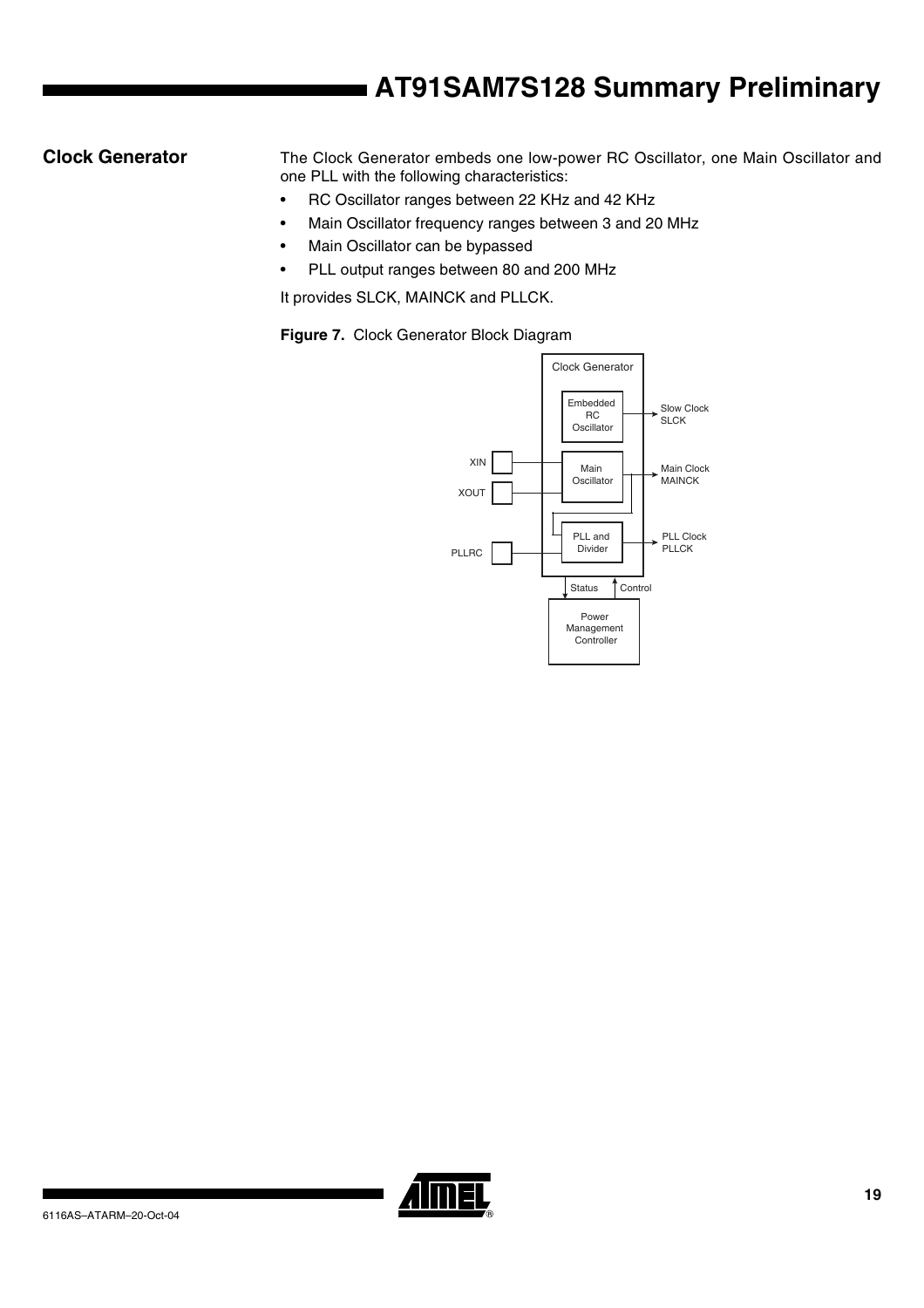

### **Power Management Controller**

The Power Management Controller uses the Clock Generator outputs to provide:

- the Processor Clock PCK
- the Master Clock MCK
- the USB Clock UDPCK
- all the peripheral clocks, independently controllable
- three programmable clock outputs

The Master Clock (MCK) is programmable from a few hundred Hz to the maximum operating frequency of the device.

The Processor Clock (PCK) switches off when entering processor idle mode, thus allowing reduced power consumption while waiting for an interrupt.





### **Advanced Interrupt Controller**

- Controls the interrupt lines (nIRQ and nFIQ) of an ARM Processor
	- Individually maskable and vectored interrupt sources
		- Source 0 is reserved for the Fast Interrupt Input (FIQ)
		- Source 1 is reserved for system peripherals RTT, PIT, EFC, PMC, DBGU, etc.)
		- Other sources control the peripheral interrupts or external interrupts
		- Programmable edge-triggered or level-sensitive internal sources
		- Programmable positive/negative edge-triggered or high/low level-sensitive external sources
- 8-level Priority Controller
	- Drives the normal interrupt of the processor
	- Handles priority of the interrupt sources
	- Higher priority interrupts can be served during service of lower priority interrupt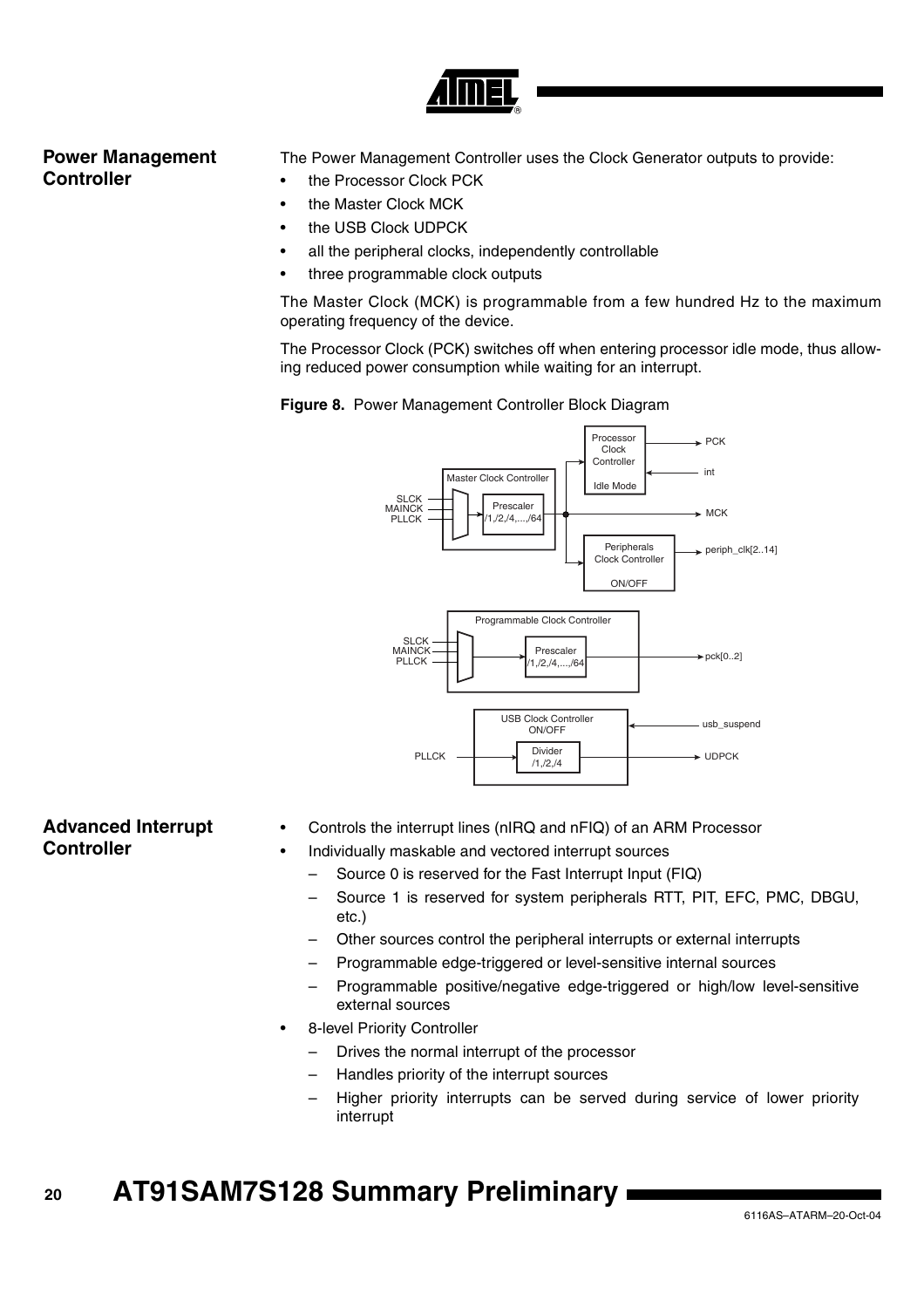| <b>Debug Unit</b>              | Vectoring<br>Optimizes interrupt service routine branch and execution<br>One 32-bit vector register per interrupt source<br>Interrupt vector register reads the corresponding current interrupt vector<br><b>Protect Mode</b><br>$\bullet$<br>Easy debugging by preventing automatic operations<br><b>Fast Forcing</b><br>٠<br>Permits redirecting any interrupt source on the fast interrupt<br><b>General Interrupt Mask</b><br>٠<br>Provides processor synchronization on events without triggering an interrupt<br>Comprises:<br>$\bullet$<br>One two-pin UART<br>One Interface for the Debug Communication Channel (DCC) support<br>One set of Chip ID Registers<br>One Interface providing ICE Access Prevention<br>Two-pin UART<br>٠<br>Implemented features are compatible with the USART<br>Programmable Baud Rate Generator<br>Parity, Framing and Overrun Error<br>$\overline{\phantom{m}}$<br>Automatic Echo, Local Loopback and Remote Loopback Channel Modes<br>Debug Communication Channel Support<br>٠<br>Offers visibility of COMMRX and COMMTX signals from the ARM Processor<br>Chip ID Registers<br>٠<br>Identification of the device revision, sizes of the embedded memories, set of |
|--------------------------------|------------------------------------------------------------------------------------------------------------------------------------------------------------------------------------------------------------------------------------------------------------------------------------------------------------------------------------------------------------------------------------------------------------------------------------------------------------------------------------------------------------------------------------------------------------------------------------------------------------------------------------------------------------------------------------------------------------------------------------------------------------------------------------------------------------------------------------------------------------------------------------------------------------------------------------------------------------------------------------------------------------------------------------------------------------------------------------------------------------------------------------------------------------------------------------------------------------|
|                                | peripherals<br>Chip ID is 0x270c0740 (VERSION 0)                                                                                                                                                                                                                                                                                                                                                                                                                                                                                                                                                                                                                                                                                                                                                                                                                                                                                                                                                                                                                                                                                                                                                           |
| <b>Periodic Interval Timer</b> | 20-bit programmable counter plus 12-bit interval counter<br>$\bullet$                                                                                                                                                                                                                                                                                                                                                                                                                                                                                                                                                                                                                                                                                                                                                                                                                                                                                                                                                                                                                                                                                                                                      |
| Watchdog Timer                 | 12-bit key-protected Programmable Counter running on prescaled SCLK<br>Provides reset or interrupt signals to the system<br>٠<br>Counter may be stopped while the processor is in debug state or in idle mode<br>٠                                                                                                                                                                                                                                                                                                                                                                                                                                                                                                                                                                                                                                                                                                                                                                                                                                                                                                                                                                                         |
| <b>Real-time Timer</b>         | 32-bit free-running counter with alarm running on prescaled SCLK<br>٠<br>Programmable 16-bit prescaler for SLCK accuracy compensation                                                                                                                                                                                                                                                                                                                                                                                                                                                                                                                                                                                                                                                                                                                                                                                                                                                                                                                                                                                                                                                                      |
| <b>PIO Controller</b>          | One PIO Controller, controlling 32 I/O lines<br>٠<br>Fully programmable through set/clear registers<br>٠<br>Multiplexing of two peripheral functions per I/O line<br>٠<br>For each I/O line (whether assigned to a peripheral or used as general-purpose I/O)<br>٠<br>Input change interrupt<br>Half a clock period glitch filter<br>Multi-drive option enables driving in open drain                                                                                                                                                                                                                                                                                                                                                                                                                                                                                                                                                                                                                                                                                                                                                                                                                      |

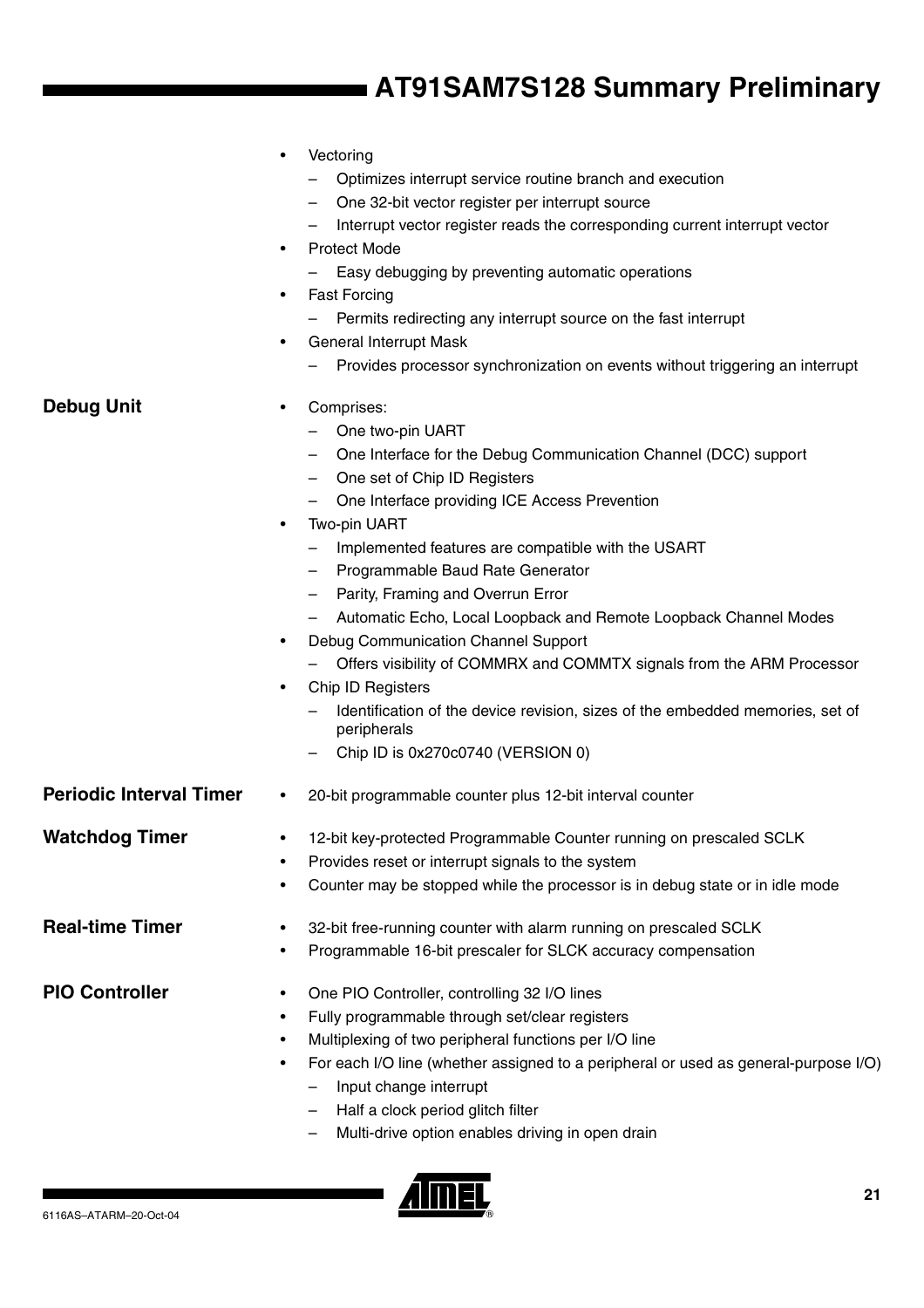

- Programmable pull-up on each I/O line
- Pin data status register, supplies visibility of the level on the pin at any time
- Synchronous output, provides Set and Clear of several I/O lines in a single write

**Voltage Regulator Controller** The aim of this controller is to select the Power Mode of the Voltage Regulator between Normal Mode (bit 0 is cleared) or Standby Mode (bit 0 is set).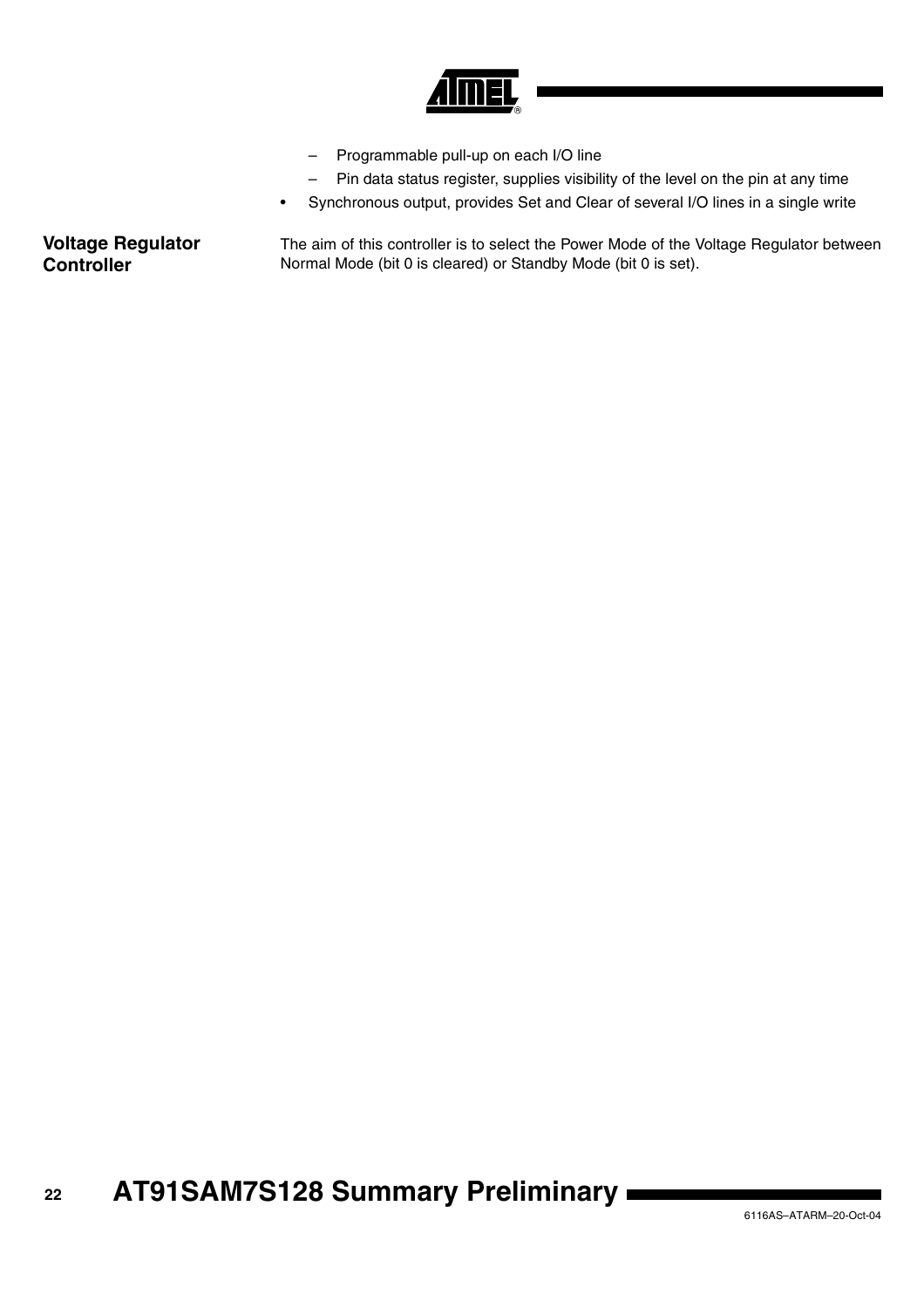### **Peripherals**

**Peripheral Mapping** Each peripheral is allocated 16 Kbytes of address space.

#### **Figure 9.** User Peripheral Mapping



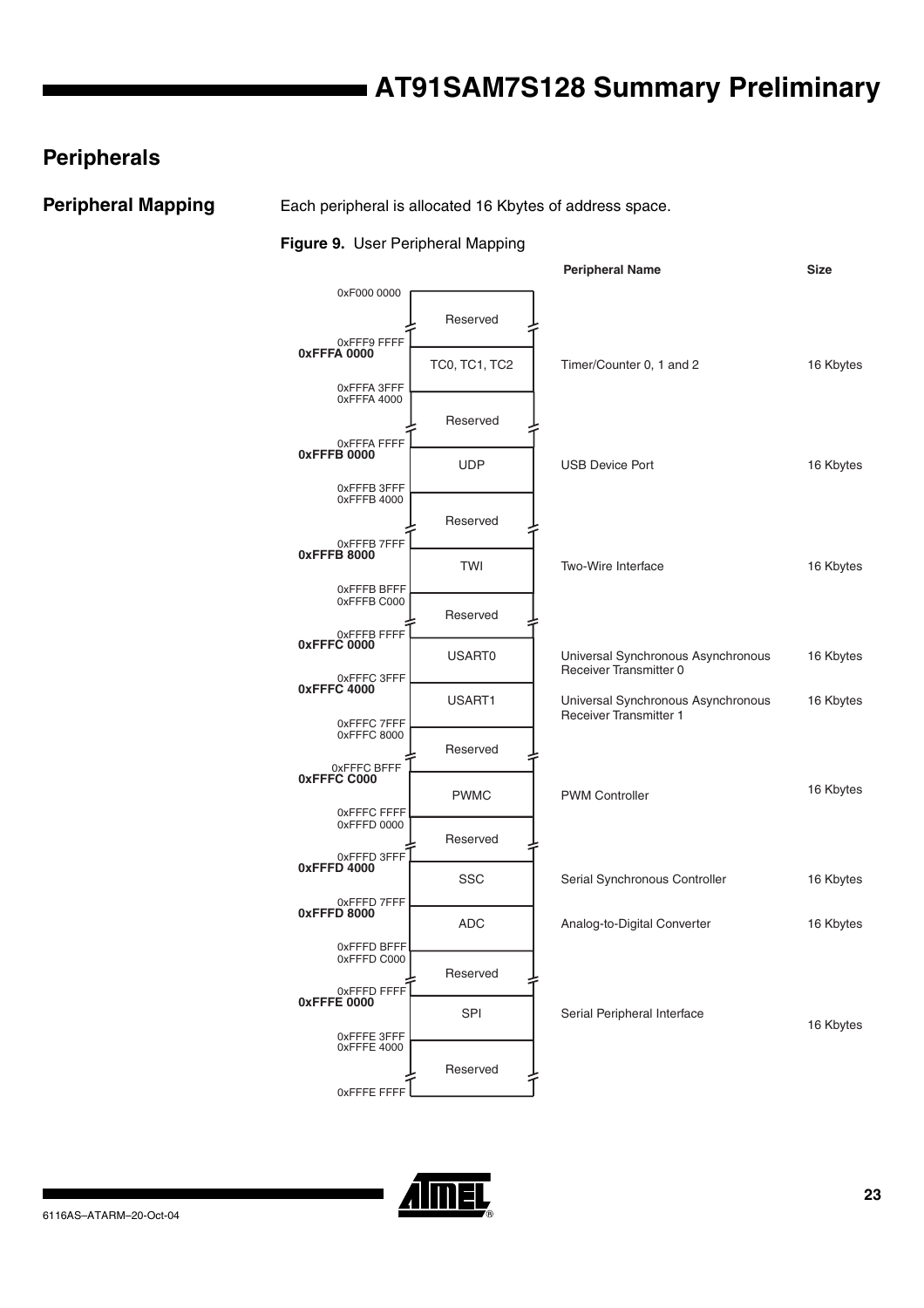

### **Peripheral Multiplexing on PIO Lines**

The AT91SAM7S128 features one PIO controller, PIOA, that multiplexes the I/O lines of the peripheral set.

PIO Controller A controls 32 lines. Each line can be assigned to one of two peripheral functions, A or B. Some of them can also be multiplexed with the analog inputs of the ADC Controller.

[Table 3 on page 25](#page-24-0) defines how the I/O lines of the peripherals A, B or the analog inputs are multiplexed on the PIO Controller A. The two columns "Function" and "Comments" have been inserted for the user's own comments; they may be used to track how pins are defined in an application.

Note that some peripheral functions that are output only may be duplicated in the table.

All pins reset in their Parallel I/O lines function are configured in input with the programmable pull-up enabled, so that the device is maintained in a static state as soon as a reset is detected.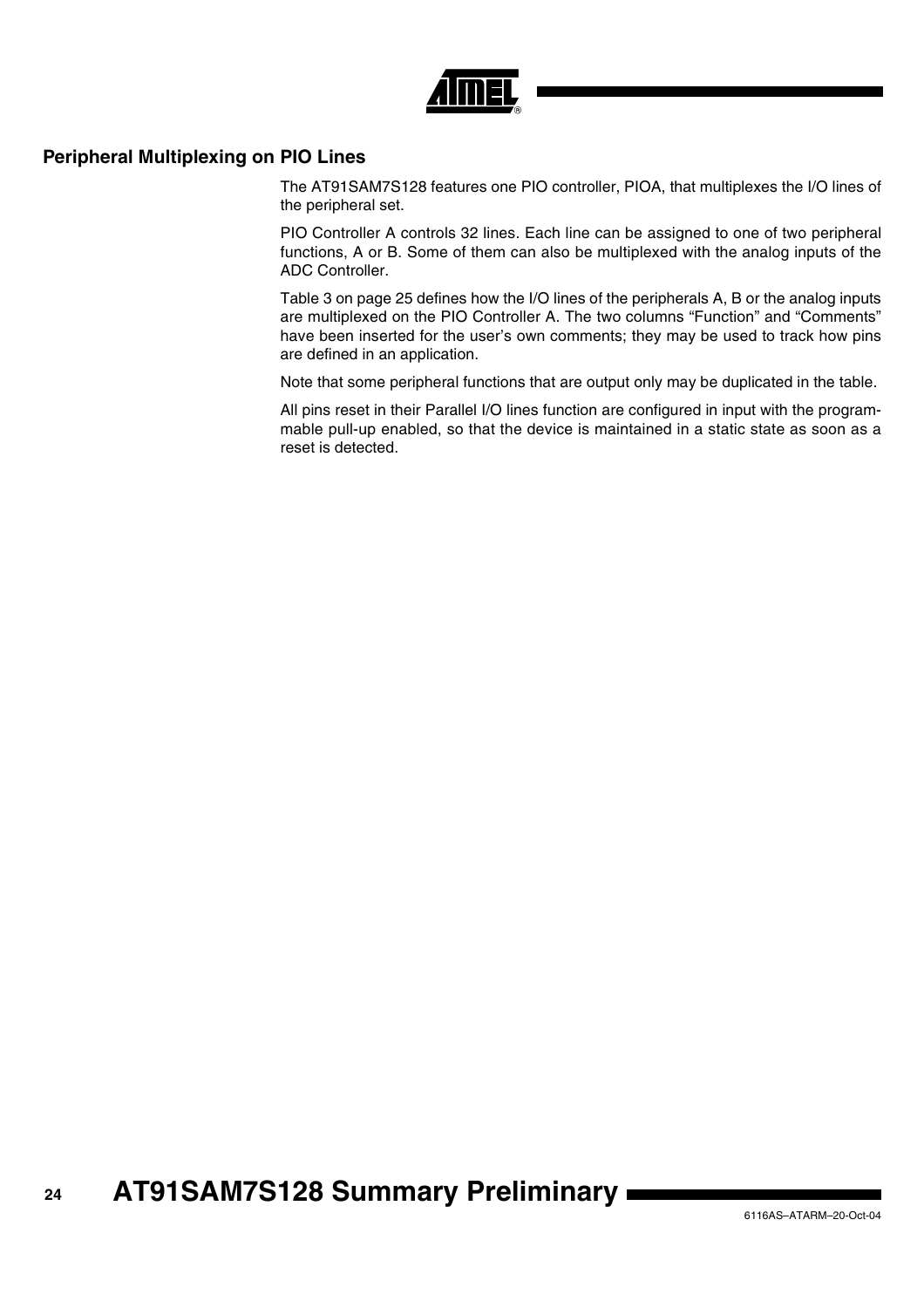### <span id="page-24-0"></span>**PIO Controller A Multiplexing**

**Table 3.** Multiplexing on PIO Controller A

| <b>PIO Controller A</b> |                     |                     | <b>Application Usage</b> |                 |                 |
|-------------------------|---------------------|---------------------|--------------------------|-----------------|-----------------|
| I/O Line                | <b>Peripheral A</b> | <b>Peripheral B</b> | <b>Comments</b>          | <b>Function</b> | <b>Comments</b> |
| PA <sub>0</sub>         | PWM0                | TIOA0               | High-Drive               |                 |                 |
| PA <sub>1</sub>         | PWM1                | TIOB0               | High-Drive               |                 |                 |
| PA <sub>2</sub>         | PWM <sub>2</sub>    | <b>SCK0</b>         | High-Drive               |                 |                 |
| PA <sub>3</sub>         | <b>TWD</b>          | NPCS3               | High-Drive               |                 |                 |
| PA4                     | <b>TWCK</b>         | <b>TCLK0</b>        |                          |                 |                 |
| PA <sub>5</sub>         | RXD <sub>0</sub>    | NPCS3               |                          |                 |                 |
| PA <sub>6</sub>         | TXD <sub>0</sub>    | PCK0                |                          |                 |                 |
| PA7                     | RTS0                | PWM3                |                          |                 |                 |
| PA <sub>8</sub>         | CTS0                | <b>ADTRG</b>        |                          |                 |                 |
| PA <sub>9</sub>         | <b>DRXD</b>         | NPCS1               |                          |                 |                 |
| <b>PA10</b>             | <b>DTXD</b>         | NPCS <sub>2</sub>   |                          |                 |                 |
| <b>PA11</b>             | NPCS0               | PWM0                |                          |                 |                 |
| <b>PA12</b>             | <b>MISO</b>         | PWM1                |                          |                 |                 |
| <b>PA13</b>             | <b>MOSI</b>         | PWM <sub>2</sub>    |                          |                 |                 |
| <b>PA14</b>             | <b>SPCK</b>         | PWM3                |                          |                 |                 |
| <b>PA15</b>             | <b>TF</b>           | TIOA1               |                          |                 |                 |
| <b>PA16</b>             | <b>TK</b>           | TIOB1               |                          |                 |                 |
| <b>PA17</b>             | TD                  | PCK1                | AD <sub>0</sub>          |                 |                 |
| <b>PA18</b>             | <b>RD</b>           | PCK <sub>2</sub>    | AD1                      |                 |                 |
| <b>PA19</b>             | RK                  | FIQ                 | AD <sub>2</sub>          |                 |                 |
| <b>PA20</b>             | RF                  | IRQ0                | AD <sub>3</sub>          |                 |                 |
| PA21                    | RXD1                | PCK1                |                          |                 |                 |
| <b>PA22</b>             | TXD1                | NPCS3               |                          |                 |                 |
| PA23                    | SCK1                | PWM0                |                          |                 |                 |
| <b>PA24</b>             | RTS1                | PWM1                |                          |                 |                 |
| <b>PA25</b>             | CTS1                | PWM <sub>2</sub>    |                          |                 |                 |
| PA26                    | DCD1                | TIOA <sub>2</sub>   |                          |                 |                 |
| <b>PA27</b>             | DTR1                | TIOB <sub>2</sub>   |                          |                 |                 |
| <b>PA28</b>             | DSR1                | TCLK1               |                          |                 |                 |
| <b>PA29</b>             | RI <sub>1</sub>     | TCLK <sub>2</sub>   |                          |                 |                 |
| PA30                    | IRQ1                | NPCS <sub>2</sub>   |                          |                 |                 |
| PA31                    | NPCS1               | PCK <sub>2</sub>    |                          |                 |                 |

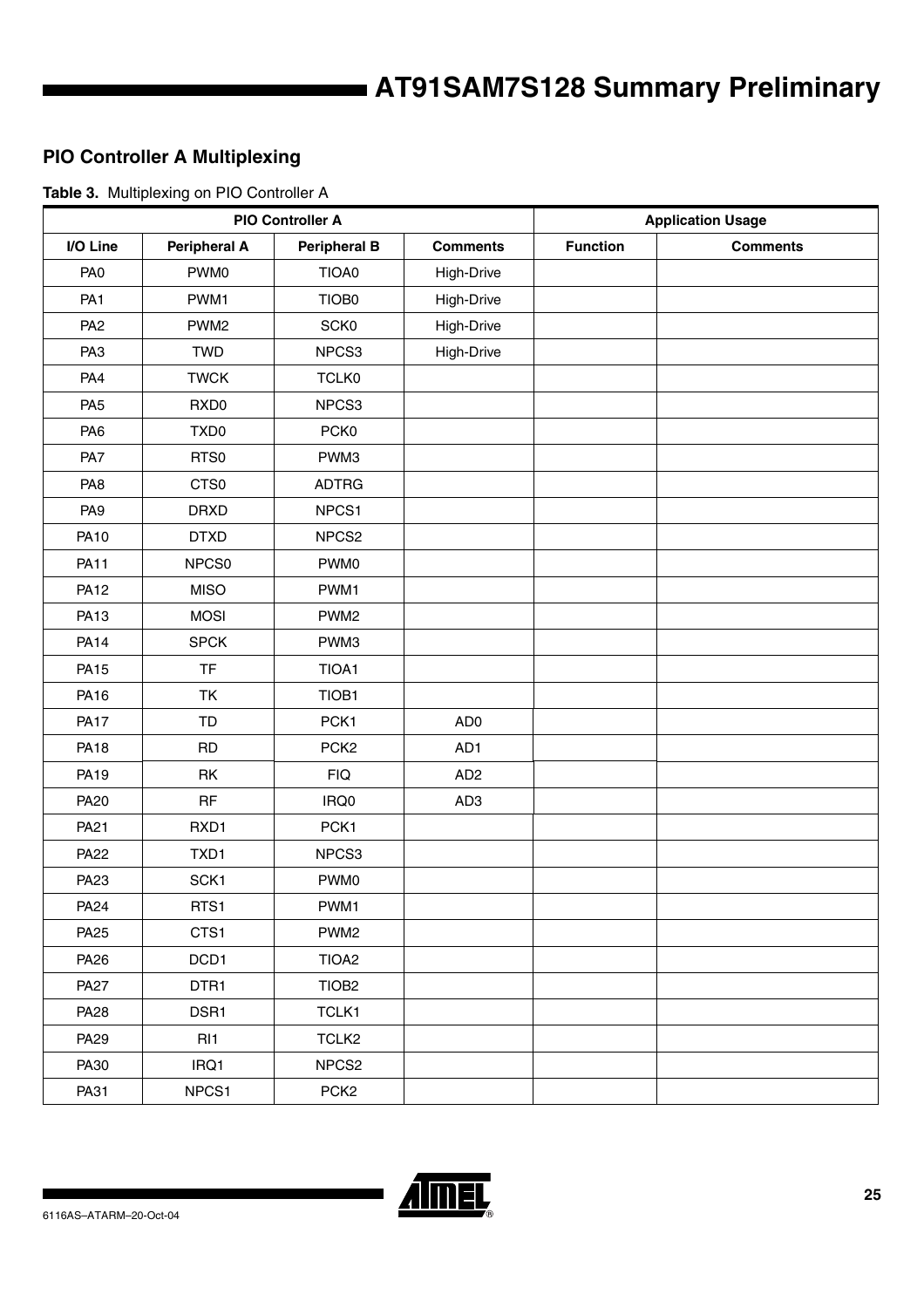

**Peripheral Identifiers** The AT91SAM7S128 embeds a wide range of peripherals. Table 4 defines the Peripheral Identifiers of the AT91SAM7S128. A peripheral identifier is required for the control of the peripheral interrupt with the Advanced Interrupt Controller and for the control of the peripheral clock with the Power Management Controller.

| Peripheral     | Peripheral         | Peripheral                    | <b>External</b> |
|----------------|--------------------|-------------------------------|-----------------|
| ID             | <b>Mnemonic</b>    | <b>Name</b>                   | Interrupt       |
| 0              | <b>AIC</b>         | Advanced Interrupt Controller | <b>FIQ</b>      |
| 1              | $SYSIRQ^{(1)}$     | System Interrupt              |                 |
| $\overline{2}$ | <b>PIOA</b>        | Parallel I/O Controller A     |                 |
| 3              | Reserved           |                               |                 |
| $\overline{4}$ | ADC <sup>(1)</sup> | Analog-to Digital Converter   |                 |
| 5              | <b>SPI</b>         | Serial Peripheral Interface   |                 |
| 6              | US <sub>0</sub>    | USART <sub>0</sub>            |                 |
| $\overline{7}$ | US <sub>1</sub>    | <b>USART1</b>                 |                 |
| 8              | SSC                | Synchronous Serial Controller |                 |
| 9              | <b>TWI</b>         | Two-wire Interface            |                 |
| 10             | <b>PWMC</b>        | <b>PWM Controller</b>         |                 |
| 11             | <b>UDP</b>         | <b>USB Device Port</b>        |                 |
| 12             | TC <sub>0</sub>    | Timer/Counter 0               |                 |
| 13             | TC <sub>1</sub>    | Timer/Counter 1               |                 |
| 14             | TC <sub>2</sub>    | Timer/Counter 2               |                 |
| $15 - 29$      | Reserved           |                               |                 |
| 30             | <b>AIC</b>         | Advanced Interrupt Controller | IRQ0            |
| 31             | <b>AIC</b>         | Advanced Interrupt Controller | IRQ1            |

|  | Table 4. Peripheral Identifiers |  |
|--|---------------------------------|--|
|--|---------------------------------|--|

Note: 1. Setting SYSIRQ and ADC bits in the clock set/clear registers of the PMC has no effect. The System Controller is continuously clocked. The ADC clock is automatically started for the first conversion. In Sleep Mode the ADC clock is automatically stopped aftere ach conversion.

### **Serial Peripheral Interface**

- Supports communication with external serial devices
	- Four chip selects with external decoder allow communication with up to 15 peripherals
	- Serial memories, such as DataFlash® and 3-wire EEPROMs
	- Serial peripherals, such as ADCs, DACs, LCD Controllers, CAN Controllers and Sensors
	- External co-processors
- Master or slave serial peripheral bus interface
	- 8- to 16-bit programmable data length per chip select
	- Programmable phase and polarity per chip select
	- Programmable transfer delays between consecutive transfers and between clock and data per chip select
	- Programmable delay between consecutive transfers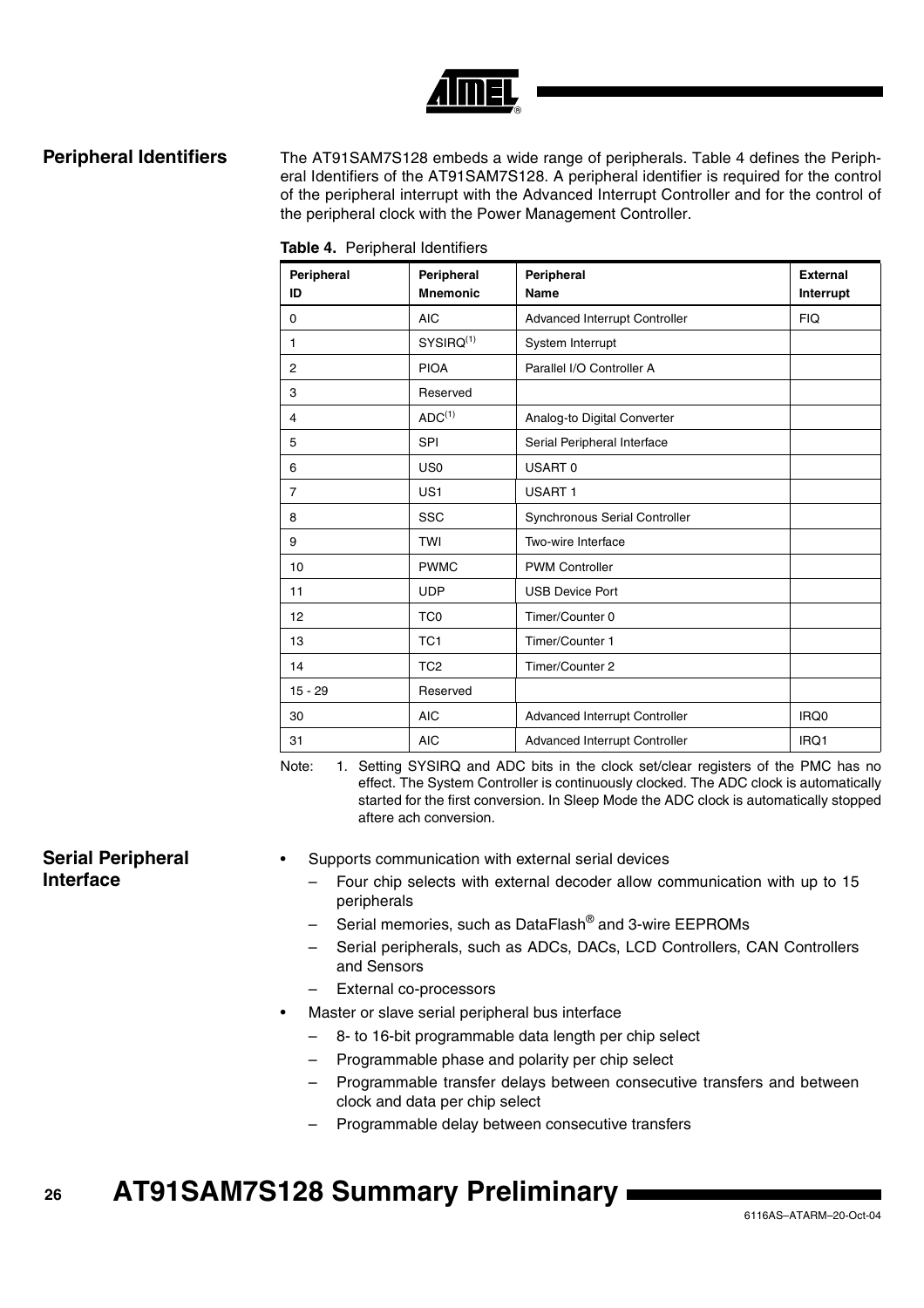- Selectable mode fault detection
- Maximum frequency at up to Master Clock

### **Two-wire Interface** • Master Mode only

- Compatibility with standard two-wire serial memories
- One, two or three bytes for slave address
- Sequential read/write operations

### **USART** • Programmable Baud Rate Generator

- 5- to 9-bit full-duplex synchronous or asynchronous serial communications
	- 1, 1.5 or 2 stop bits in Asynchronous Mode
	- 1 or 2 stop bits in Synchronous Mode
	- Parity generation and error detection
	- Framing error detection, overrun error detection
	- MSB or LSB first
	- Optional break generation and detection
	- By 8 or by 16 over-sampling receiver frequency
	- Hardware handshaking RTS CTS
	- Modem Signals Management DTR-DSR-DCD-RI on USART1
	- Receiver time-out and transmitter timeguard
	- Multi-drop Mode with address generation and detection
- RS485 with driver control signal
- ISO7816,  $T = 0$  or  $T = 1$  Protocols for interfacing with smart cards
	- NACK handling, error counter with repetition and iteration limit
- IrDA modulation and demodulation
	- Communication at up to 115.2 Kbps
- Test Modes
	- Remote Loopback, Local Loopback, Automatic Echo

### **Serial Synchronous Controller**

- Provides serial synchronous communication links used in audio and telecom applications
	- Contains an independent receiver and transmitter and a common clock divider
	- Offers a configurable frame sync and data length
	- Receiver and transmitter can be programmed to start automatically or on detection of different event on the frame sync signal
	- Receiver and transmitter include a data signal, a clock signal and a frame synchronization signal

- **Timer Counter** Three 16-bit Timer Counter Channels
	- Three output compare or two input capture
	- Wide range of functions including:
		- Frequency measurement
		- Event counting
		- Interval measurement

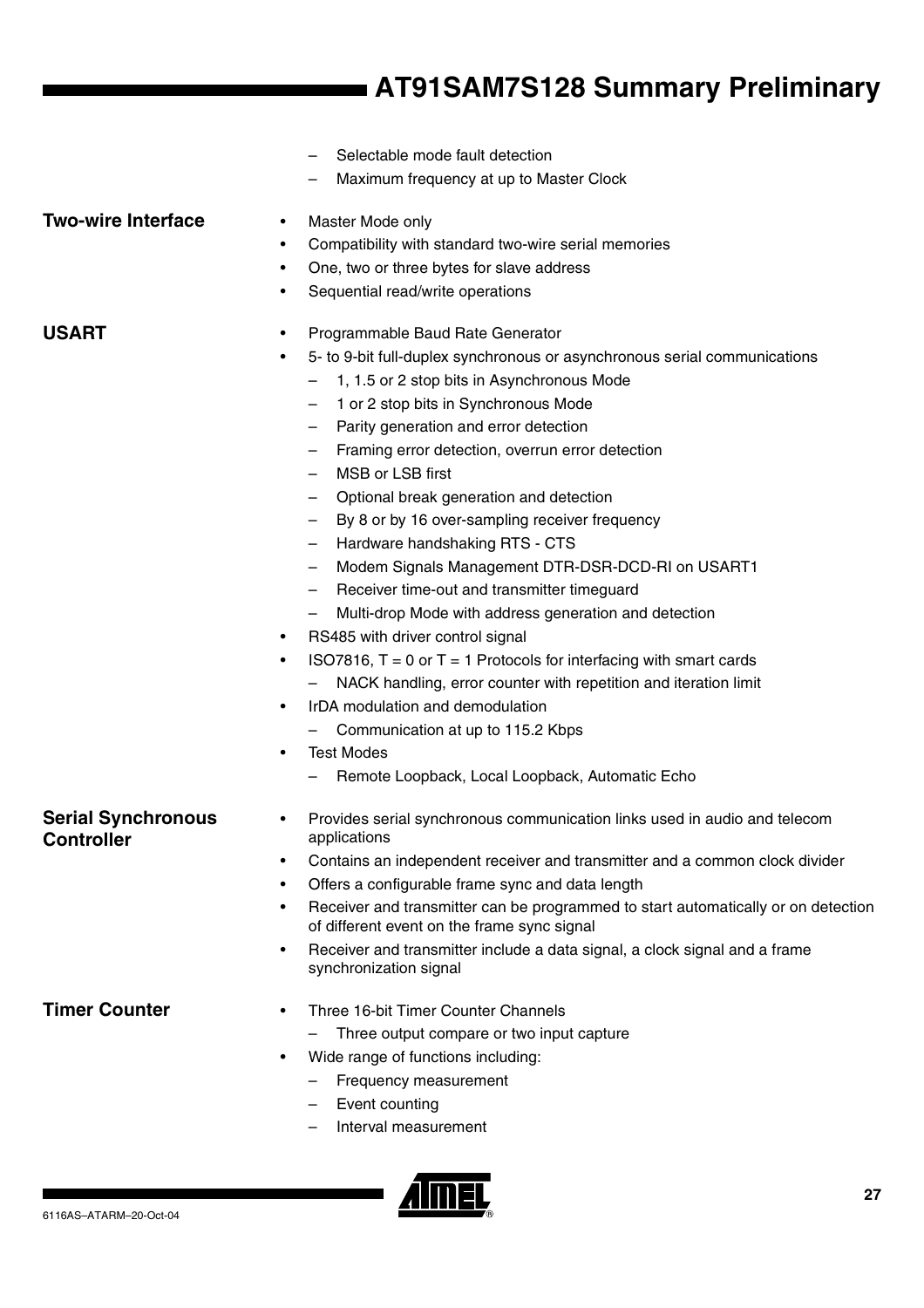

- Pulse generation
- Delay timing
- Pulse Width Modulation
- Up/down capabilities
- Each channel is user-configurable and contains:
	- Three external clock inputs
	- Five internal clock inputs, as defined in Table 5

### **Table 5.** Timer Counter Clocks Assignment

| <b>TC Clock Input</b> | <b>Clock</b>   |
|-----------------------|----------------|
| TIMER CLOCK1          | MCK/2          |
| TIMER CLOCK2          | MCK/8          |
| TIMER CLOCK3          | MCK/32         |
| <b>TIMER CLOCK4</b>   | <b>MCK/128</b> |
| TIMER CLOCK5          | MCK/1024       |

- Two multi-purpose input/output signals
- Two global registers that act on all three TC channels

### **PWM Controller** • Four channels, one 16-bit counter per channel

- Common clock generator, providing thirteen different clocks
	- One Modulo n counter providing eleven clocks
	- Two independent linear dividers working on modulo n counter outputs
- Independent channel programming
	- Independent enable/disable commands
	- Independent clock selection
	- Independent period and duty cycle, with double bufferization
	- Programmable selection of the output waveform polarity
	- Programmable center or left aligned output waveform

- **USB Device Port** USB V2.0 full-speed compliant, 12 Mbits per second.
	- Embedded USB V2.0 full-speed transceiver
	- Embedded 328-byte dual-port RAM for endpoints
	- Four endpoints
		- Endpoint 0: 8 bytes
		- Endpoint 1 and 2: 64 bytes ping-pong
		- Endpoint 3: 64 bytes
		- Ping-pong Mode (two memory banks) for bulk endpoints
	- Suspend/resume logic

### **Analog-to-digital Converter**

- 8-channel ADC
- 10-bit 100 Ksamples/sec. Successive Approximation Register ADC
	- -2/+2 LSB Integral Non Linearity, -1/+2 LSB Differential Non Linearity
- Integrated 8-to-1 multiplexer, offering eight independent 3.3V analog inputs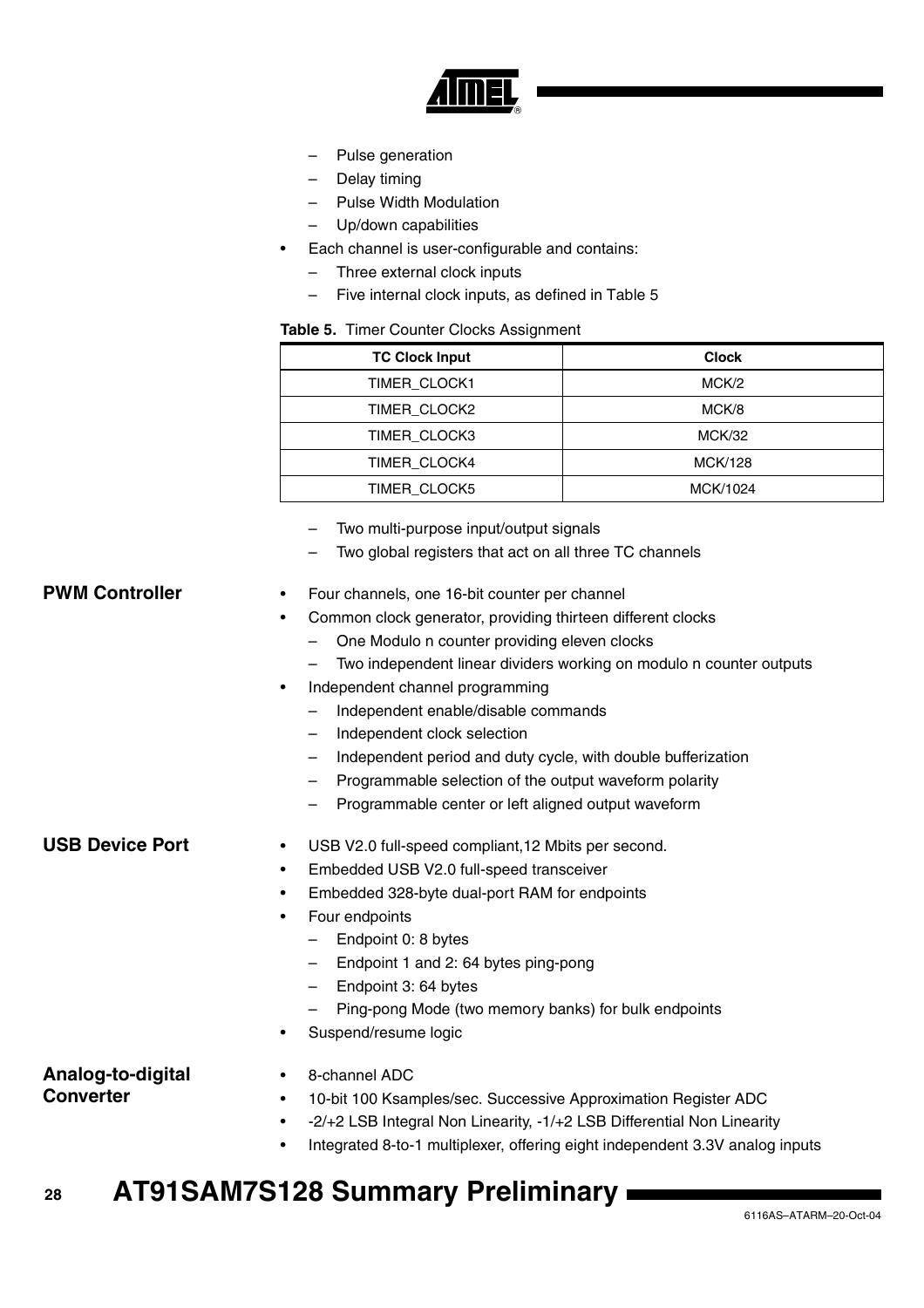- External voltage reference for better accuracy on low voltage inputs
- Individual enable and disable of each channel
- Multiple trigger source
	- Hardware or software trigger
	- External trigger pin
	- Timer Counter 0 to 2 outputs TIOA0 to TIOA2 trigger
- Sleep Mode and conversion sequencer
	- Automatic wakeup on trigger and back to sleep mode after conversions of all enabled channels
- Four of eight analog inputs shared with digital signals

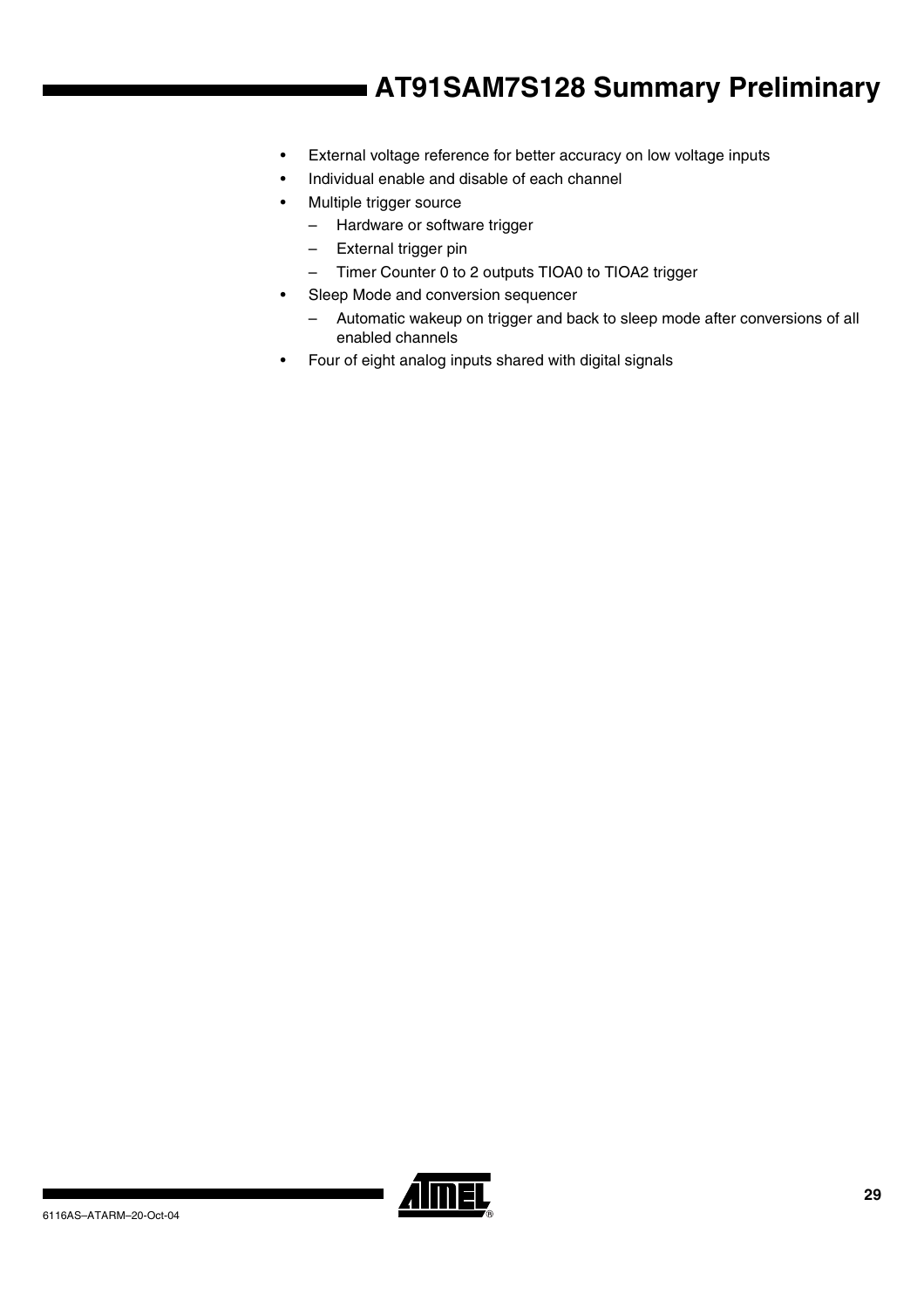

## **Ordering Information**

### **Table 6.** Ordering Information

| <b>Ordering Code</b> | Package            | Temperature<br><b>Operating Range</b>              |
|----------------------|--------------------|----------------------------------------------------|
| AT91SAM7S128-AI      | LOFP <sub>64</sub> | Industrial<br>$(-40^{\circ}$ C to 85 $^{\circ}$ C) |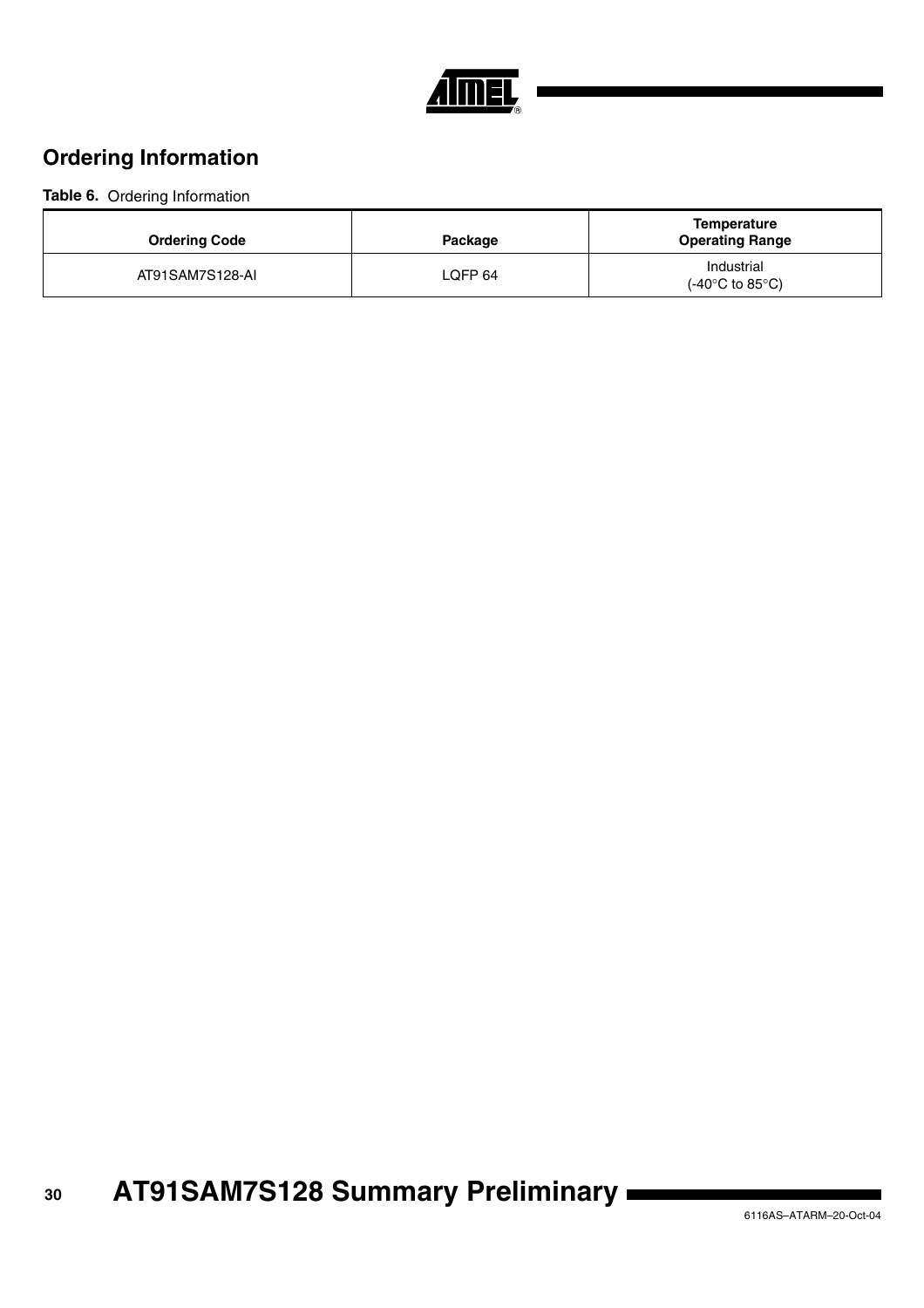### **Document Details**

| <b>Title</b>            | AT91SAM7S128                       |
|-------------------------|------------------------------------|
| Literature Number       | 6116S                              |
| <b>Revision History</b> |                                    |
| <b>Version A</b>        | <b>Publication Date: 20-Oct-04</b> |
|                         |                                    |